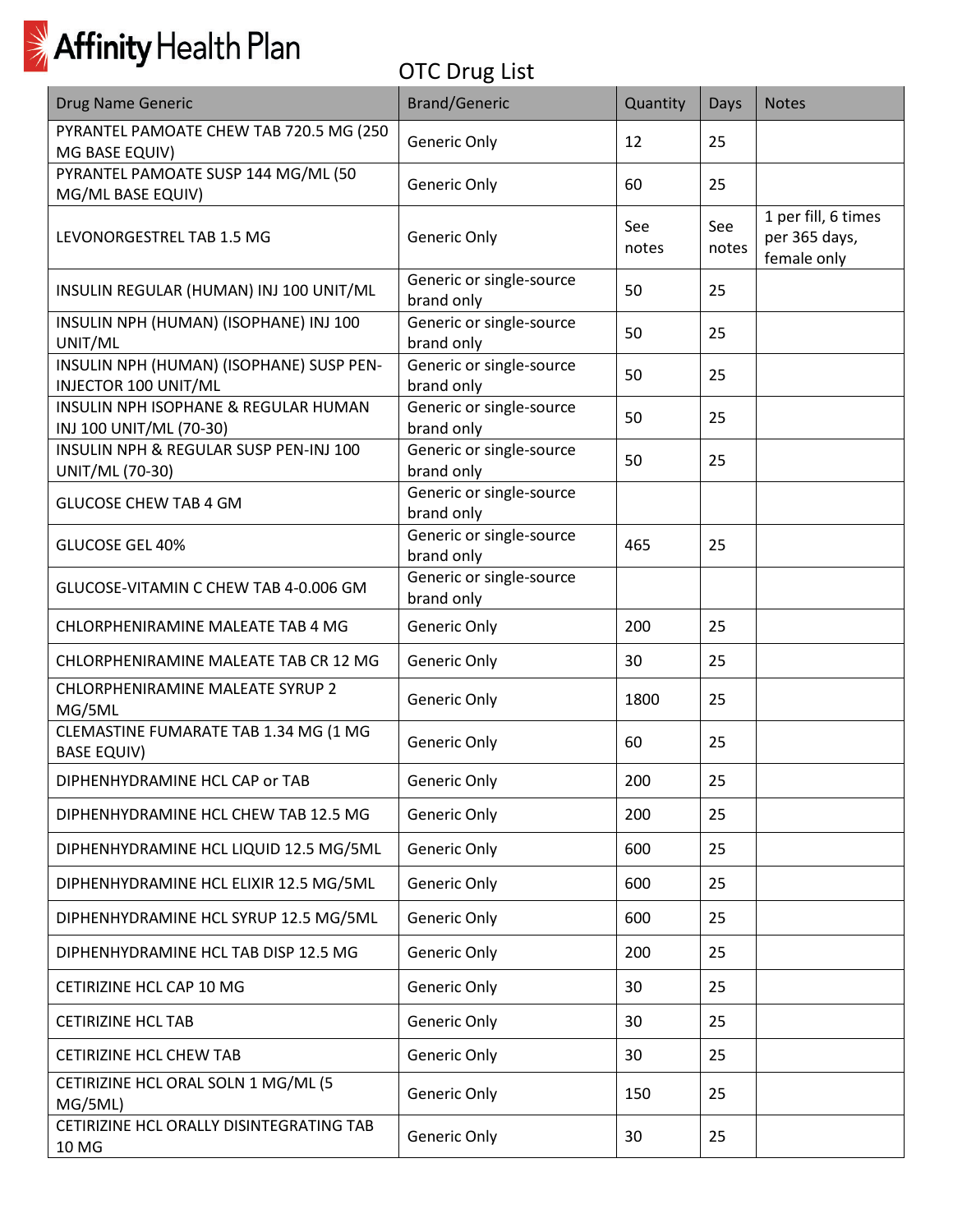| Drug Name Generic                                                  | <b>Brand/Generic</b>                   | Quantity | Days | <b>Notes</b> |
|--------------------------------------------------------------------|----------------------------------------|----------|------|--------------|
| <b>FEXOFENADINE HCL TAB</b>                                        | Generic Only                           | 100      | 25   |              |
| FEXOFENADINE HCL TAB 180 MG                                        | Generic Only                           | 30       | 25   |              |
| FEXOFENADINE HCL SUSP 30 MG/5ML (6<br>MG/ML)                       | Generic Only                           | 150      | 25   |              |
| FEXOFENADINE HCL ORALLY DISINTEGRATING<br><b>TAB 30 MG</b>         | Generic Only                           | 100      | 25   |              |
| <b>LORATADINE CAP or TAB 10 MG</b>                                 | Generic Only                           | 100      | 25   |              |
| LORATADINE CHEW TAB 5 MG                                           | Generic Only                           | 100      | 25   |              |
| LORATADINE SYRUP 5 MG/5ML                                          | Generic Only                           | 300      | 25   |              |
| LORATADINE ORALLY DISINTEGRATING TAB 5<br>MG                       | Generic Only                           | 100      | 25   |              |
| LORATADINE RAPIDLY-DISINTEGRATING TAB 10<br>MG                     | Generic Only                           | 100      | 25   |              |
| PSEUDOEPHEDRINE HCL TAB                                            | Generic Only                           | 120      | 25   |              |
| PSEUDOEPHEDRINE HCL LIQ                                            | Generic Only                           | 600      | 25   |              |
| PSEUDOEPHEDRINE HCL SYRUP 30 MG/5ML                                | Generic Only                           | 600      | 25   |              |
| PSEUDOEPHEDRINE HCL TAB SR 12HR 120 MG                             | Generic Only                           | 40       | 25   |              |
| PSEUDOEPHEDRINE HCL TAB SR 24HR 240 MG                             | Generic Only                           | 20       | 25   |              |
| OXYMETAZOLINE HCL NASAL SOLN 0.05%                                 | Generic or single-source<br>brand only | 15       | 25   |              |
| FLUTICASONE PROPIONATE NASAL SUSP 50<br>MCG/ACT                    | Generic Only                           | 16       | 25   |              |
| TRIAMCINOLONE ACETONIDE NASAL AEROSOL<br>SUSPENSION 55 MCG/ACT     | Generic or single-source<br>brand only | 17       | 25   |              |
| CROMOLYN SODIUM NASAL AEROSOL SOLN 5.2<br>MG/ACT (4%)              | Generic Only                           | 30       | 25   |              |
| SALINE NASAL SPRAY or SOLN                                         | Generic Only                           |          |      |              |
| <b>GUAIFENESIN LIQUID / SYRUP</b>                                  | Generic Only                           | 1185     | 25   |              |
| GUAIFENESIN TAB SR 12HR 600 MG                                     | Generic Only                           | 120      | 30   |              |
| GUAIFENESIN TAB SR 12HR 1200 MG                                    | Generic Only                           | 60       | 30   |              |
| SODIUM CHLORIDE AERO SOLN 0.9%                                     | Generic Only                           | 250      | 25   |              |
| <b>BROMPHENIRAMINE &amp; PSEUDOEPHEDRINE</b><br>ELIXIR 1-15 MG/5ML | Generic or single-source<br>brand only | 118      | 25   |              |
| CETIRIZINE-PSEUDOEPHEDRINE TAB SR 12HR 5-<br>120 MG                | Generic Only                           | 60       | 25   |              |
| LORATADINE & PSEUDOEPHEDRINE TAB SR<br>12HR 5-120 MG               | Generic Only                           | 60       | 25   |              |
| LORATADINE & PSEUDOEPHEDRINE TAB SR<br>24HR 10-240 MG              | Generic Only                           | 30       | 25   |              |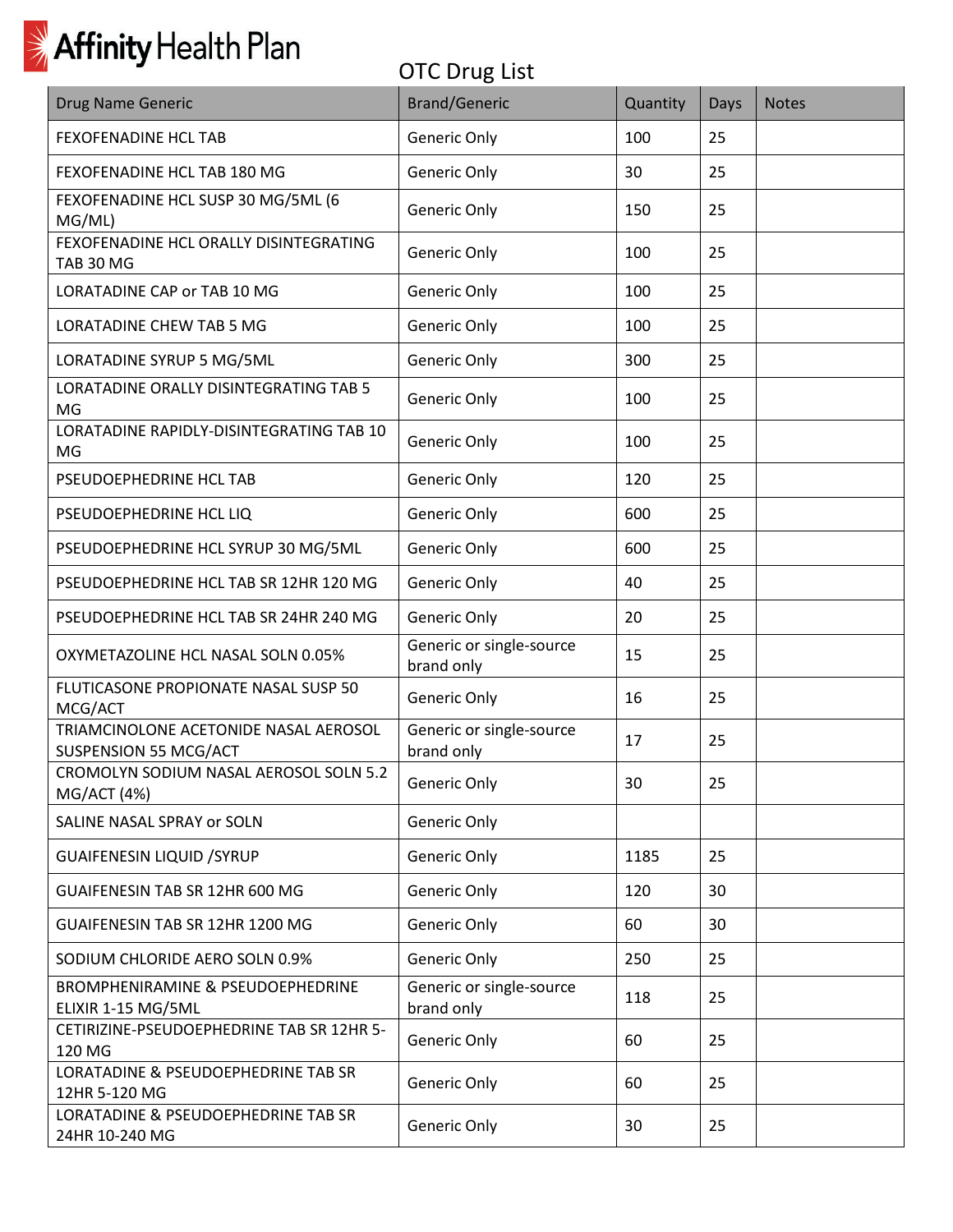

| <b>Drug Name Generic</b>                                   | <b>Brand/Generic</b>                   | Quantity | <b>Days</b> | <b>Notes</b> |
|------------------------------------------------------------|----------------------------------------|----------|-------------|--------------|
| FEXOFENADINE-PSEUDOEPHEDRINE TAB SR<br>12HR 60-120 MG      | Generic Only                           | 60       | 25          |              |
| FEXOFENADINE-PSEUDOEPHEDRINE TAB SR<br>24HR 180-240 MG     | Generic Only                           | 30       | 25          |              |
| TRIPROLIDINE & PSEUDOEPHEDRINE LIQUID<br>0.938-10 MG/ML    | Generic Only                           | 320      | 25          |              |
| PSEUDOEPHEDRINE-CHLORPHEN W/ CODEINE<br>LIQ 30-2-10 MG/5ML | Generic Only                           |          |             |              |
| PSEUDOEPHED-BROMPHEN-DM ELIXIR 15-1-5<br>MG/5ML            | Generic Only                           |          |             |              |
| PSEUDOEPHED-BROMPHEN-DM SYRUP                              | Generic Only                           |          |             |              |
| PSEUDOEPHEDRINE-GUAIFENESIN TAB SR 12HR                    | Generic or single-source<br>brand only | 60       | 25          |              |
| GUAIFENESIN-CODEINE LIQUID 300-10<br>MG/5ML                | Generic Only                           |          |             |              |
| GUAIFENESIN-CODEINE SOLN 100-6.3 MG/5ML                    | Generic Only                           |          |             |              |
| GUAIFENESIN-CODEINE SOLN 100-10 MG/5ML                     | Generic Only                           |          |             |              |
| DEXTROMETHORPHAN-GUAIFENESIN LIQUID                        | Generic Only                           |          |             |              |
| DEXTROMETHORPHAN-GUAIFENESIN TAB SR<br>12HR                | Generic or single-source<br>brand only | 80       | 25          |              |
| PSEUDOEPHEDRINE W/ COD-GG SYRUP or SOLN                    | Generic Only                           |          |             |              |
| MAGNESIUM HYDROXIDE CHEW                                   | Generic Only                           |          |             |              |
| MAGNESIUM HYDROXIDE SUSP 400 MG/5ML                        | Generic Only                           |          |             |              |
| MAGNESIUM HYDROXIDE SUSP 800 MG/5ML                        | Generic Only                           |          |             |              |
| MAGNESIUM HYDROXIDE SUSP CONCENTRATE<br>2400 MG/10ML       | Generic Only                           |          |             |              |
| BISACODYL TAB DELAYED RELEASE 5 MG                         | Generic Only                           | 500      | 25          |              |
| <b>BISACODYL SUPPOS 10 MG</b>                              | Generic Only                           | 250      | 25          |              |
| SENNOSIDES TAB 8.6 MG                                      | Generic Only                           | 200      | 25          |              |
| <b>SENNOSIDES TAB</b>                                      | Generic Only                           |          |             |              |
| SENNOSIDES CHEW TAB 15 MG                                  | Generic Only                           | 200      | 25          |              |
| SENNOSIDES SYRUP 8.8 MG/5ML                                | Generic Only                           | 600      | 25          |              |
| METHYLCELLULOSE TAB 500 MG                                 | Generic Only                           |          |             |              |
| CALCIUM POLYCARBOPHIL TAB 625 MG                           | Generic Only                           | 200      | 25          |              |
| <b>PSYLLIUM POWDER</b>                                     | Generic Only                           |          |             |              |
| DOCUSATE CALCIUM CAP 240 MG                                | Generic Only                           | 100      | 25          |              |
| DOCUSATE SODIUM CAP 50 MG                                  | Generic Only                           | 500      | 25          |              |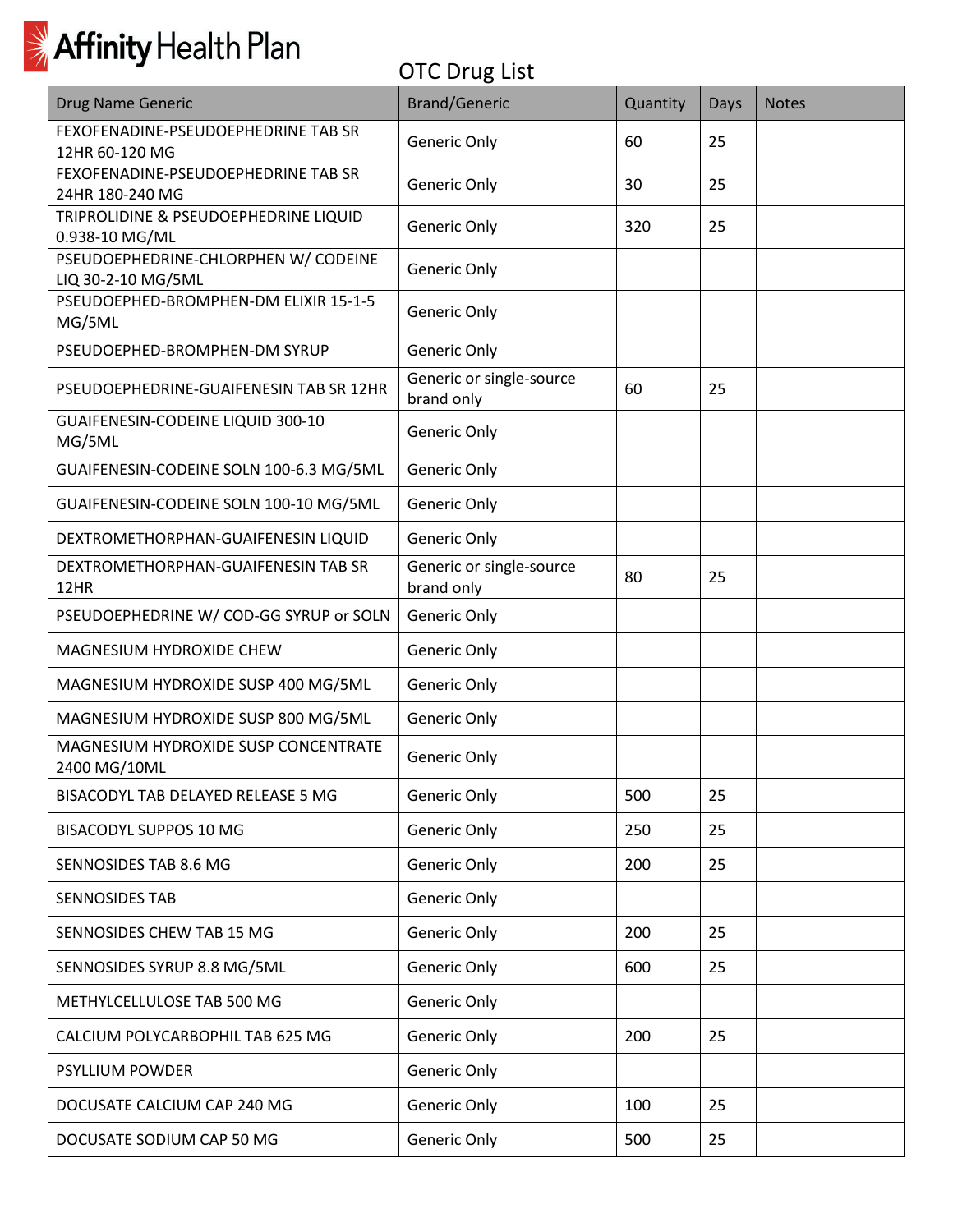| <b>Drug Name Generic</b>                                      | <b>Brand/Generic</b> | Quantity | Days | <b>Notes</b> |
|---------------------------------------------------------------|----------------------|----------|------|--------------|
| DOCUSATE SODIUM CAP 100 MG                                    | Generic Only         | 500      | 25   |              |
| DOCUSATE SODIUM CAP 250 MG                                    | Generic Only         | 200      | 25   |              |
| DOCUSATE SODIUM TAB 100 MG                                    | Generic Only         | 500      | 25   |              |
| DOCUSATE SODIUM LIQUID 50 MG/15ML                             | Generic Only         | 2365     | 25   |              |
| DOCUSATE SODIUM LIQUID 150 MG/15ML                            | Generic Only         | 600      | 25   |              |
| DOCUSATE SODIUM SYRUP 60 MG/15ML                              | Generic Only         | 2365     | 25   |              |
| POLYETHYLENE GLYCOL 3350 ORAL POWDER                          | Generic Only         | 527      | 25   |              |
| POLYETHYLENE GLYCOL 3350 ORAL PACKET                          | Generic Only         | 30       | 25   |              |
| SENNOSIDES-DOCUSATE SODIUM TAB 8.6-50<br>MG                   | Generic Only         | 120      | 25   |              |
| LOPERAMIDE HCL CAP 2 MG                                       | Generic Only         | 120      | 25   |              |
| LOPERAMIDE HCL TAB 2 MG                                       | Generic Only         |          |      |              |
| LOPERAMIDE HCL LIQ 1 MG/5ML (0.2 MG/ML)                       | Generic Only         | 600      | 25   |              |
| BISMUTH SUBSALICYLATE TAB 262 MG                              | Generic Only         | 500      | 25   |              |
| BISMUTH SUBSALICYLATE CHEW TAB 262 MG                         | Generic Only         | 500      | 25   |              |
| BISMUTH SUBSALICYLATE SUSP 262 MG/15ML                        | Generic Only         | 2400     | 25   |              |
| BISMUTH SUBSALICYLATE SUSP 525 MG/15ML                        | Generic Only         | 3600     | 25   |              |
| LOPERAMIDE-SIMETHICONE TAB 2-125 MG                           | Generic Only         | 42       | 25   |              |
| LOPERAMIDE-SIMETHICONE CHEW TAB 2-125<br>MG                   | Generic Only         | 42       | 25   |              |
| SODIUM BICARBONATE TAB                                        | Generic Only         | 100      | 25   |              |
| CALCIUM CARBONATE (ANTACID) TAB 648 MG                        | Generic Only         |          |      |              |
| CALCIUM CARBONATE (ANTACID) CHEW TAB                          | Generic Only         |          |      |              |
| ALUMINUM & MAGNESIUM HYDROXIDES<br>CHEW TAB 300-150 MG        | Generic Only         | 500      | 25   |              |
| ALUMINUM & MAGNESIUM HYDROXIDES SUSP<br>200-200 MG/5ML        | Generic Only         | 1775     | 25   |              |
| ALUMINUM HYDROXIDE-MAGNESIUM<br>CARBONATE CHEW TAB 160-105 MG | Generic Only         | 500      | 25   |              |
| ALUMINUM HYDROXIDE-MAGNESIUM<br><b>CARBONATE SUSP</b>         | Generic Only         | 1775     | 25   |              |
| ALUMINUM HYDROXIDE-MAGNESIUM<br>TRISILICATE CHEW TAB          | Generic Only         | 500      | 25   |              |
| ALUM & MAG HYDROXIDE-SIMETHICONE CHEW<br><b>TAB</b>           | Generic Only         |          |      |              |
| ALUM & MAG HYDROXIDE-SIMETHICONE SUSP                         | Generic Only         |          |      |              |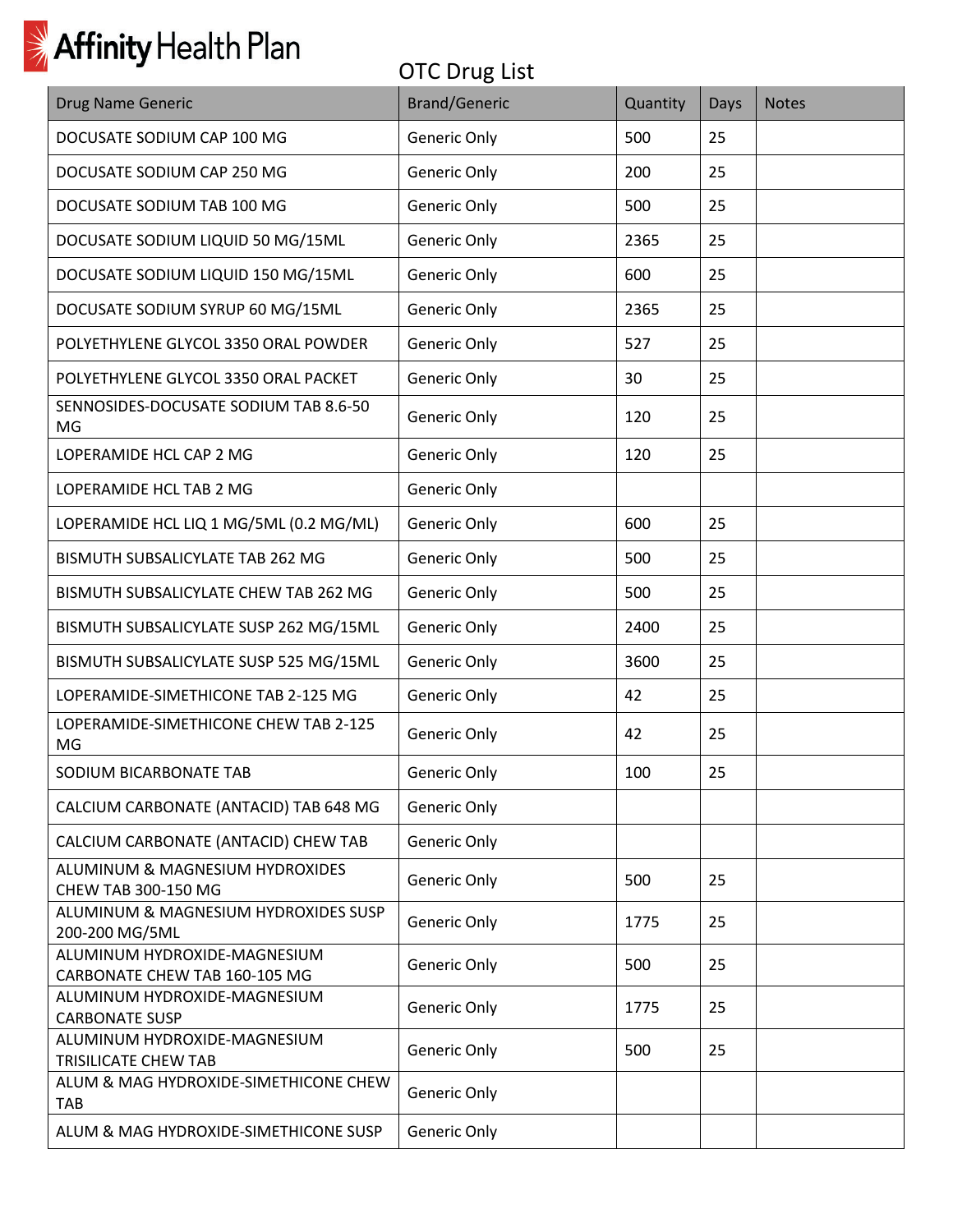

| <b>Drug Name Generic</b>                                       | <b>Brand/Generic</b>                   | Quantity     | <b>Days</b> | <b>Notes</b>   |
|----------------------------------------------------------------|----------------------------------------|--------------|-------------|----------------|
| <b>CIMETIDINE TAB 200 MG</b>                                   | Generic Only                           | 200          | 25          |                |
| RANITIDINE HCL TAB                                             | Generic Only                           | 150          | 25          |                |
| <b>FAMOTIDINE CHEW TAB</b>                                     | Generic Only                           | 60           | 25          |                |
| ESOMEPRAZOLE MAGNESIUM CAP DELAYED<br>RELEASE 20 MG (BASE EQ)  | Generic or single-source<br>brand only | 30           | 25          |                |
| LANSOPRAZOLE CAP DELAYED RELEASE 15 MG                         | Generic Only                           | 60           | 25          |                |
| OMEPRAZOLE DELAYED RELEASE TAB 20 MG                           | Generic Only                           | 30           | 25          |                |
| OMEPRAZOLE MAGNESIUM DELAYED RELEASE<br>TAB 20 MG (BASE EQUIV) | Generic or single-source<br>brand only | 30           | 25          |                |
| OMEPRAZOLE MAGNESIUM CAP DR 20.6 MG<br>(20 MG BASE EQUIV)      | Generic Only                           | 30           | 25          |                |
| OMEPRAZOLE-SODIUM BICARBONATE CAP 20-<br>1100 MG               | Generic Only                           | 30           | 25          |                |
| SIMETHICONE CAP 125 MG                                         | Generic Only                           | 120          | 25          |                |
| SIMETHICONE CAP 180 MG                                         | Generic Only                           | 80           | 25          |                |
| SIMETHICONE CHEW TAB 80 MG                                     | Generic Only                           | 200          | 25          |                |
| SIMETHICONE CHEW TAB 125 MG                                    | Generic Only                           | 120          | 25          |                |
| SIMETHICONE LIQUID/ SUSPENSION                                 | Generic Only                           | 625          | 25          |                |
| SIMETHICONE ORAL STRIP 40 MG                                   | Generic Only                           | 375          | 25          |                |
| SIMETHICONE ORAL STRIP 62.5 MG                                 | Generic Only                           | 240          | 25          |                |
| OXYBUTYNIN TD PATCH TWICE WEEKLY 3.9<br>MG/24HR                | Generic or single-source<br>brand only |              |             | Minimum age 18 |
| <b>CLOTRIMAZOLE VAGINAL CREAM</b>                              | Generic Only                           |              |             |                |
| MICONAZOLE NITRATE VAGINAL CREAM                               | Generic Only                           |              |             |                |
| MICONAZOLE NITRATE VAGINAL SUPPOS 100<br>MG                    | Generic Only                           |              |             |                |
| MICONAZOLE NITRATE VAGINAL KIT                                 | Generic Only                           | $\mathbf{1}$ | 25          |                |
| MICONAZOLE NITRATE VAGINAL KIT & WIPES<br>KIT                  | Generic Only                           | 1            | 25          |                |
| NONOXYNOL-9 GEL                                                | Generic or single-source<br>brand only |              |             |                |
| ACETIC ACID VAGINAL SOLUTION                                   | Generic Only                           | 720          | 25          |                |
| DIPHENHYDRAMINE HCL (SLEEP) CAP/ TAB                           | Generic Only                           | 500          | 25          |                |
| NICOTINE TD PATCH 24HR                                         | Generic Only                           |              |             |                |
| NICOTINE POLACRILEX GUM                                        | Generic Only                           |              |             |                |
| <b>ASPIRIN TAB 81 MG</b>                                       | Generic Only                           | 180          | 25          |                |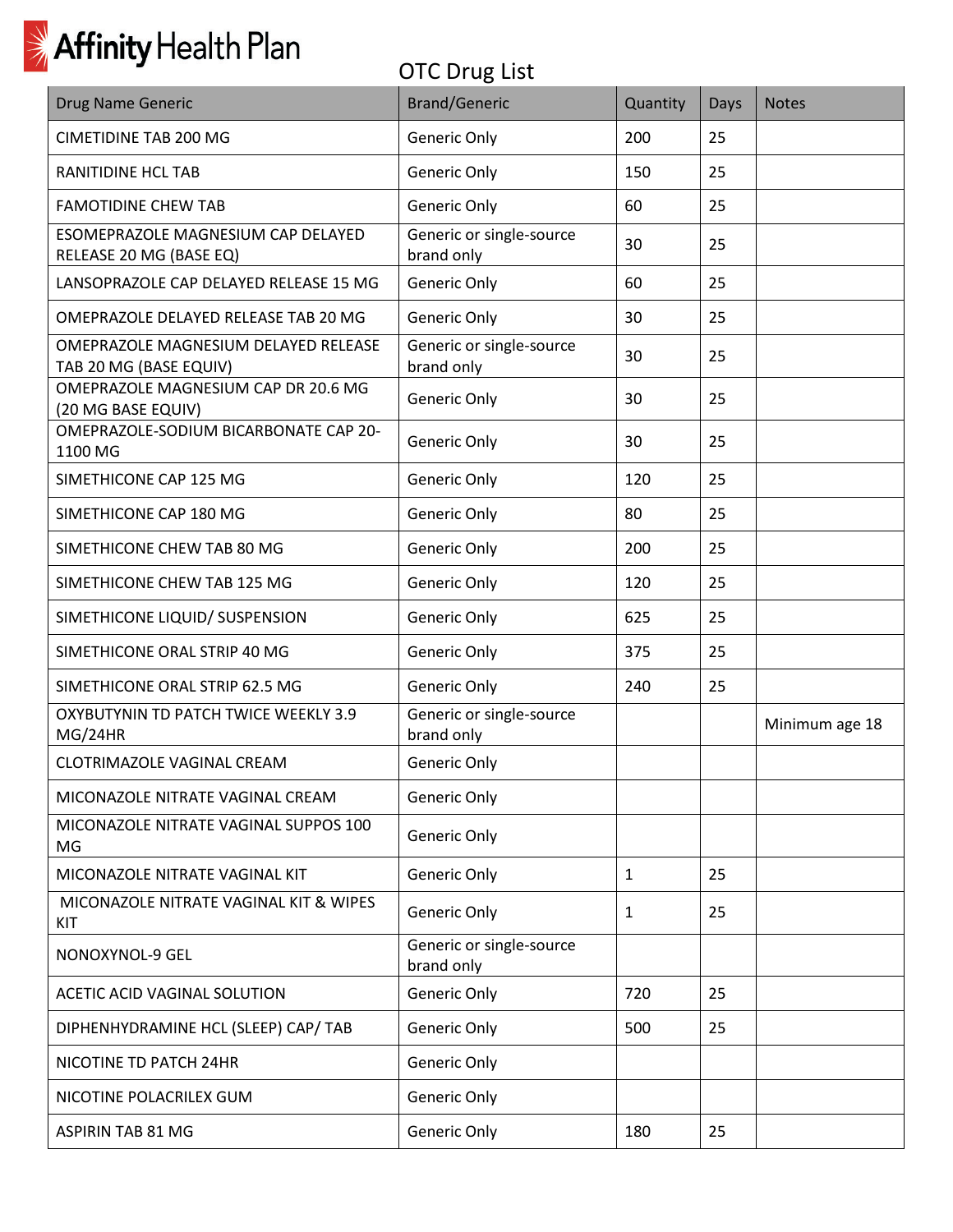

| <b>Drug Name Generic</b>           | <b>Brand/Generic</b> | Quantity | Days | <b>Notes</b> |
|------------------------------------|----------------------|----------|------|--------------|
| <b>ASPIRIN TAB 325 MG</b>          | Generic Only         | 500      | 25   |              |
| ASPIRIN TAB 500 MG                 | Generic Only         | 200      | 25   |              |
| <b>ASPIRIN CHEW TAB 81 MG</b>      | Generic Only         | 200      | 25   |              |
| ASPIRIN TAB DELAYED RELEASE 81 MG  | Generic Only         | 180      | 25   |              |
| ASPIRIN TAB DELAYED RELEASE 325 MG | Generic Only         | 500      | 25   |              |
| ASPIRIN TAB DELAYED RELEASE 500 MG | Generic Only         | 200      | 25   |              |
| ASPIRIN SUPPOS 300 MG              | Generic Only         | 60       | 25   |              |
| ASPIRIN SUPPOS 600 MG              | Generic Only         | 30       | 25   |              |
| ACETAMINOPHEN CAP 500 MG           | Generic Only         | 200      | 25   |              |
| <b>ACETAMINOPHEN TAB</b>           | Generic Only         | 200      | 25   |              |
| ACETAMINOPHEN TAB CR 650 MG        | Generic Only         | 180      | 25   |              |
| <b>ACETAMINOPHEN CHEW</b>          | Generic Only         | 200      | 25   |              |
| ACETAMINOPHEN LIQUID/ ELIXIR       | Generic Only         | 240      | 25   |              |
| ACETAMINOPHEN SUSP 80 MG/0.8ML     | Generic Only         | 120      | 25   |              |
| ACETAMINOPHEN SUSP 160 MG/5ML      | Generic Only         | 240      | 25   |              |
| ACETAMINOPHEN SOLN 100 MG/ML       | Generic Only         | 120      | 25   |              |
| ACETAMINOPHEN SOLN 160 MG/5ML      | Generic Only         | 240      | 25   |              |
| ACETAMINOPHEN SOLN 325 MG/5ML      | Generic Only         | 240      | 25   |              |
| <b>ACETAMINOPHEN SUPPOS</b>        | Generic Only         | 100      | 25   |              |
| ACETAMINOPHEN DISPERSIBLE TAB      | Generic Only         | 200      | 25   |              |
| <b>IBUPROFEN CAP/TAB</b>           | Generic Only         | 200      | 25   |              |
| <b>IBUPROFEN CHEW</b>              | Generic Only         | 100      | 25   |              |
| IBUPROFEN SUSP 40 MG/ML            | Generic Only         | 100      | 25   |              |
| IBUPROFEN SUSP 100 MG/5ML          | Generic Only         | 200      | 25   |              |
| NAPROXEN SODIUM CAP 220 MG         | Generic Only         | 100      | 25   |              |
| NAPROXEN SODIUM TAB 220 MG         | Generic Only         | 100      | 25   |              |
| THIAMINE HCL CAP 50 MG             | Generic Only         |          |      |              |
| THIAMINE HCL TAB                   | Generic Only         |          |      |              |
| THIAMINE MONONITRATE TAB 100 MG    | Generic Only         |          |      |              |
| PYRIDOXINE HCL CAP 250 MG          | Generic Only         |          |      |              |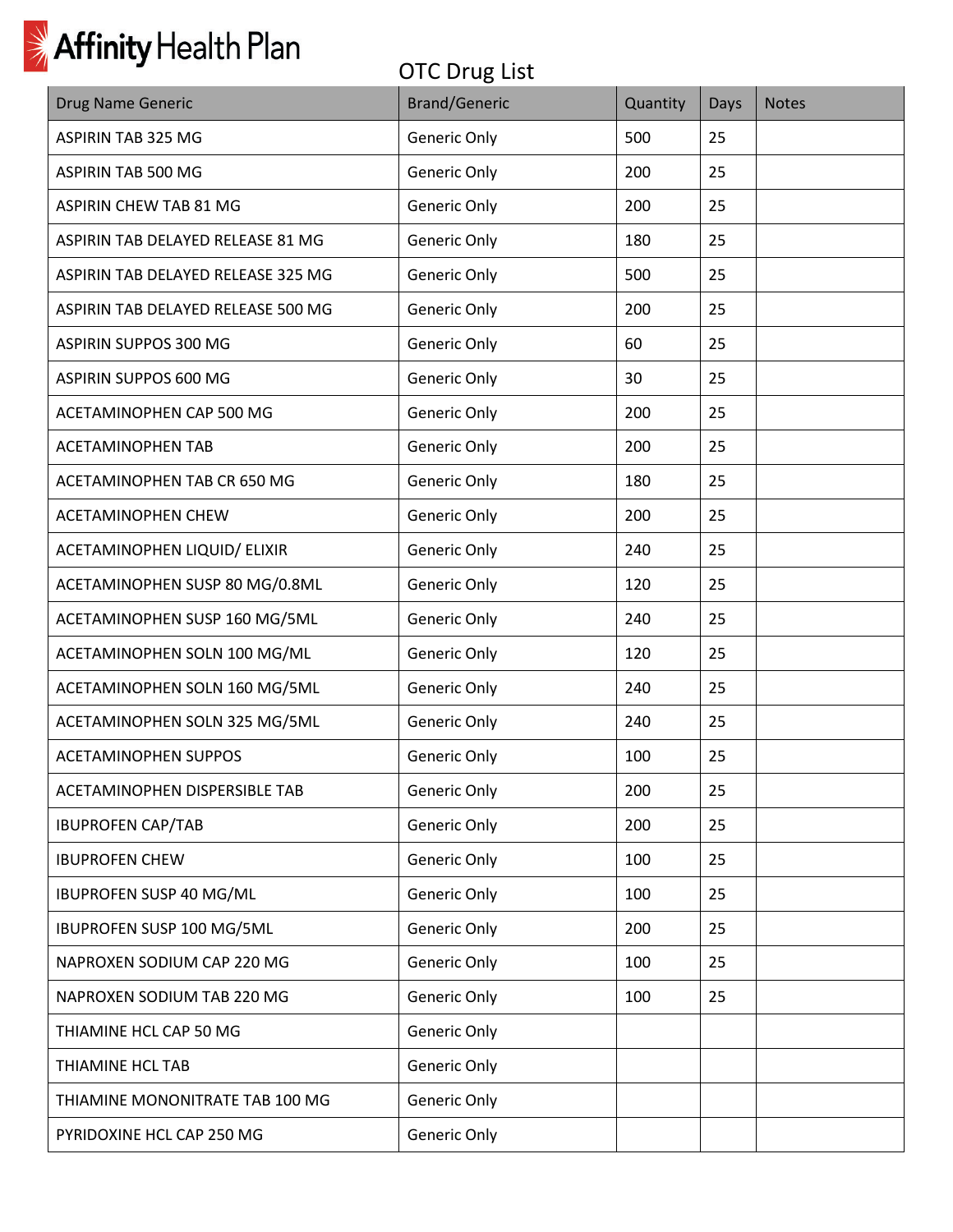| Drug Name Generic                                                | <b>Brand/Generic</b> | Quantity | Days | <b>Notes</b> |
|------------------------------------------------------------------|----------------------|----------|------|--------------|
| PYRIDOXINE HCL TAB 50 MG                                         | Generic Only         | 100      | 25   |              |
| CALCIUM ASCORBATE TAB 500 MG                                     | Generic Only         | 100      | 25   |              |
| ERGOCALCIFEROL SOLN 8000 UNIT/ML                                 | Generic Only         | 60       | 25   |              |
| CHOLECALCIFEROL CAP/TAB                                          | Generic Only         | 100      | 25   |              |
| CHOLECALCIFEROL CHEW TAB 400 UNIT                                | Generic Only         | 100      | 25   |              |
| CHOLECALCIFEROL CHEW TAB 1000 UNIT                               | Generic Only         | 100      | 25   |              |
| CHOLECALCIFEROL ORAL LIQUID 400 UNIT/ML                          | Generic Only         | 100      | 25   |              |
| CHOLECALCIFEROL DROPS 400 UNIT/0.03ML<br>(PER DROP)              | Generic Only         | 60       | 25   |              |
| CHOLECALCIFEROL DROPS 2000 UNIT/0.03ML<br>(PER DROP)             | Generic Only         | 60       | 25   |              |
| MULTIPLE VITAMIN CAP                                             | Generic Only         |          |      |              |
| MULTIPLE VITAMIN TAB                                             | Generic Only         |          |      |              |
| MULTIPLE VITAMIN CHEW TAB                                        | Generic Only         |          |      |              |
| MULTIPLE VITAMIN EMULSION                                        | Generic Only         |          |      |              |
| MULTIPLE VITAMINS W/ IRON CAP                                    | Generic Only         |          |      |              |
| MULTIPLE VITAMINS W/ IRON TAB                                    | Generic Only         |          |      |              |
| MULTIPLE VITAMINS W/ MINERALS CAP                                | Generic Only         |          |      |              |
| MULTIPLE VITAMINS W/ MINERALS CAP CR                             | Generic Only         |          |      |              |
| MULTIPLE VITAMINS W/ MINERALS TAB                                | Generic Only         |          |      |              |
| MULTIPLE VITAMINS W/ MINERALS TAB CR                             | Generic Only         |          |      |              |
| MULTIPLE VITAMINS W/ MINERALS CHEW TAB                           | Generic Only         |          |      |              |
| MULTIPLE VITAMINS W/ MINERALS ECTAB                              | Generic Only         |          |      |              |
| MULTIPLE VITAMINS W/ MINERALS EFFER TAB                          | Generic Only         |          |      |              |
| MULTIPLE VITAMINS W/ MINERALS LIQUID                             | Generic Only         |          |      |              |
| MULTIPLE VITAMINS W/ MINERALS ELIXIR                             | Generic Only         |          |      |              |
| MULTIPLE VITAMINS W/ MINERALS SYRUP                              | Generic Only         |          |      |              |
| MULTIPLE VITAMINS W/ MINERALS POWDER                             | Generic Only         |          |      |              |
| MULTIPLE VITAMINS W/ MINERALS PACK                               | Generic Only         |          |      |              |
| MULTIPLE VITAMINS W/ MINERALS LOZENGE                            | Generic Only         |          |      |              |
| MULTIPLE VITAMINS W/ MINERALS<br><b>COMBINATION THERAPY PACK</b> | Generic Only         |          |      |              |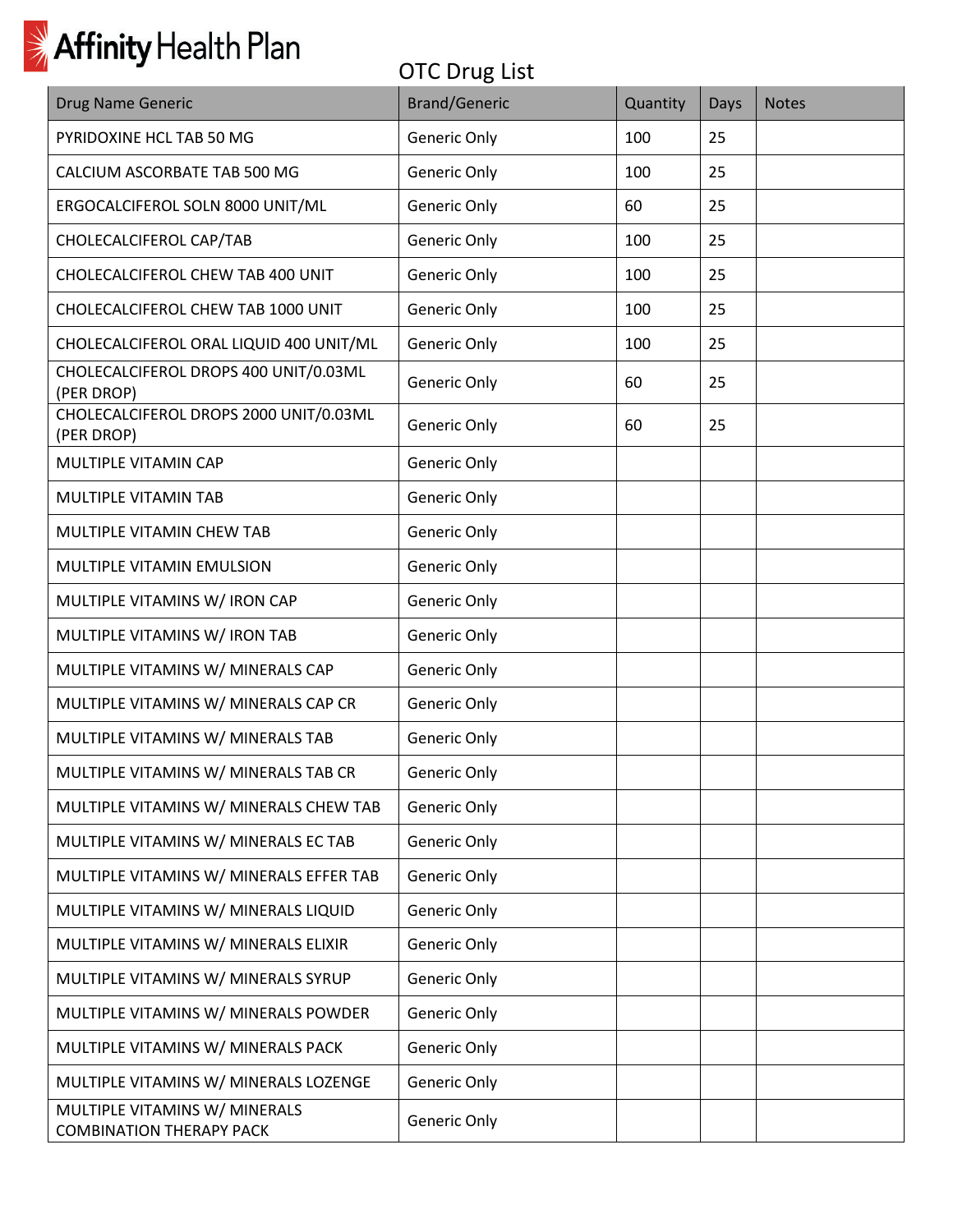| Drug Name Generic                                             | <b>Brand/Generic</b> | Quantity | Days | <b>Notes</b> |
|---------------------------------------------------------------|----------------------|----------|------|--------------|
| MULTIPLE VITAMINS W/ CALCIUM CAP                              | Generic Only         |          |      |              |
| MULTIPLE VITAMINS W/ CALCIUM TAB                              | Generic Only         |          |      |              |
| MULTIPLE VITAMINS W/ CALCIUM CHEW TAB                         | Generic Only         |          |      |              |
| PEDIATRIC VITAMIN CHEW TAB                                    | Generic Only         |          |      |              |
| PEDIATRIC VITAMINS ADC DROPS 750 UNIT-400<br>UNIT-35 MG/ML    | Generic Only         |          |      |              |
| PEDIATRIC VITAMINS ADC DROPS 1500 UNIT-<br>400 UNIT-35 MG/ML  | Generic Only         |          |      |              |
| PEDIATRIC MULTIPLE VITAMIN CHEW TAB                           | Generic Only         |          |      |              |
| PEDIATRIC MULTIPLE VITAMIN LIQ                                | Generic Only         |          |      |              |
| PEDIATRIC MULTIPLE VITAMIN W/ C CHEW TAB                      | Generic Only         |          |      |              |
| PEDIATRIC MULTIPLE VITAMIN W/ C SOLN 35<br>MG/ML              | Generic Only         |          |      |              |
| PEDIATRIC MULTIPLE VITAMIN W/ C & FA<br><b>CHEW TAB</b>       | Generic Only         |          |      |              |
| PEDIATRIC MULTIPLE VITAMIN W/ EXTRA C &<br><b>FA CHEW TAB</b> | Generic Only         |          |      |              |
| PEDIATRIC MULTIPLE VITAMIN W/ MINERALS<br>LIQUID              | Generic Only         |          |      |              |
| PEDIATRIC MULTIPLE VITAMIN W/ MINERALS<br><b>ORAL POWDER</b>  | Generic Only         |          |      |              |
| PEDIATRIC MULTIPLE VITAMIN W/ MINERALS &<br>C CHEW TAB        | Generic Only         |          |      |              |
| PEDIATRIC MULTIPLE VITAMIN W/ MINERALS &<br>C CHEW TAB 30 MG  | Generic Only         |          |      |              |
| PEDIATRIC MULTIPLE VITAMIN W/ MINERALS &                      | Generic Only         |          |      |              |
| C CHEW TAB 40 MG<br>PEDIATRIC MULTIPLE VITAMIN W/ MINERALS &  | Generic Only         |          |      |              |
| C CHEW TAB 60 MG<br>PEDIATRIC MULTIPLE VITAMIN W/ MINERALS &  |                      |          |      |              |
| C DROPS 45 MG/ML                                              | Generic Only         |          |      |              |
| PEDIATRIC MULTIPLE VIT W/ MINERALS & C<br>DROPS 45 MG/0.5ML   | Generic Only         |          |      |              |
| PEDIATRIC MULTIPLE VITAMINS W/ IRON CHEW<br><b>TAB</b>        | Generic Only         |          |      |              |
| PEDIATRIC MULTIPLE VITAMINS W/ IRON CHEW<br><b>TAB 12 MG</b>  | Generic Only         |          |      |              |
| PEDIATRIC MULTIPLE VITAMINS W/ IRON CHEW<br><b>TAB 15 MG</b>  | Generic Only         |          |      |              |
| PEDIATRIC MULTIPLE VITAMINS W/ IRON LIQ 10<br>MG/5ML          | Generic Only         |          |      |              |
| PEDIATRIC MULTIPLE VITAMINS W/ IRON<br>DROPS 10 MG/ML         | Generic Only         |          |      |              |
| PEDIATRIC VITAMINS ACD W/ IRON SUSP 10<br>MG/2ML              | Generic Only         |          |      |              |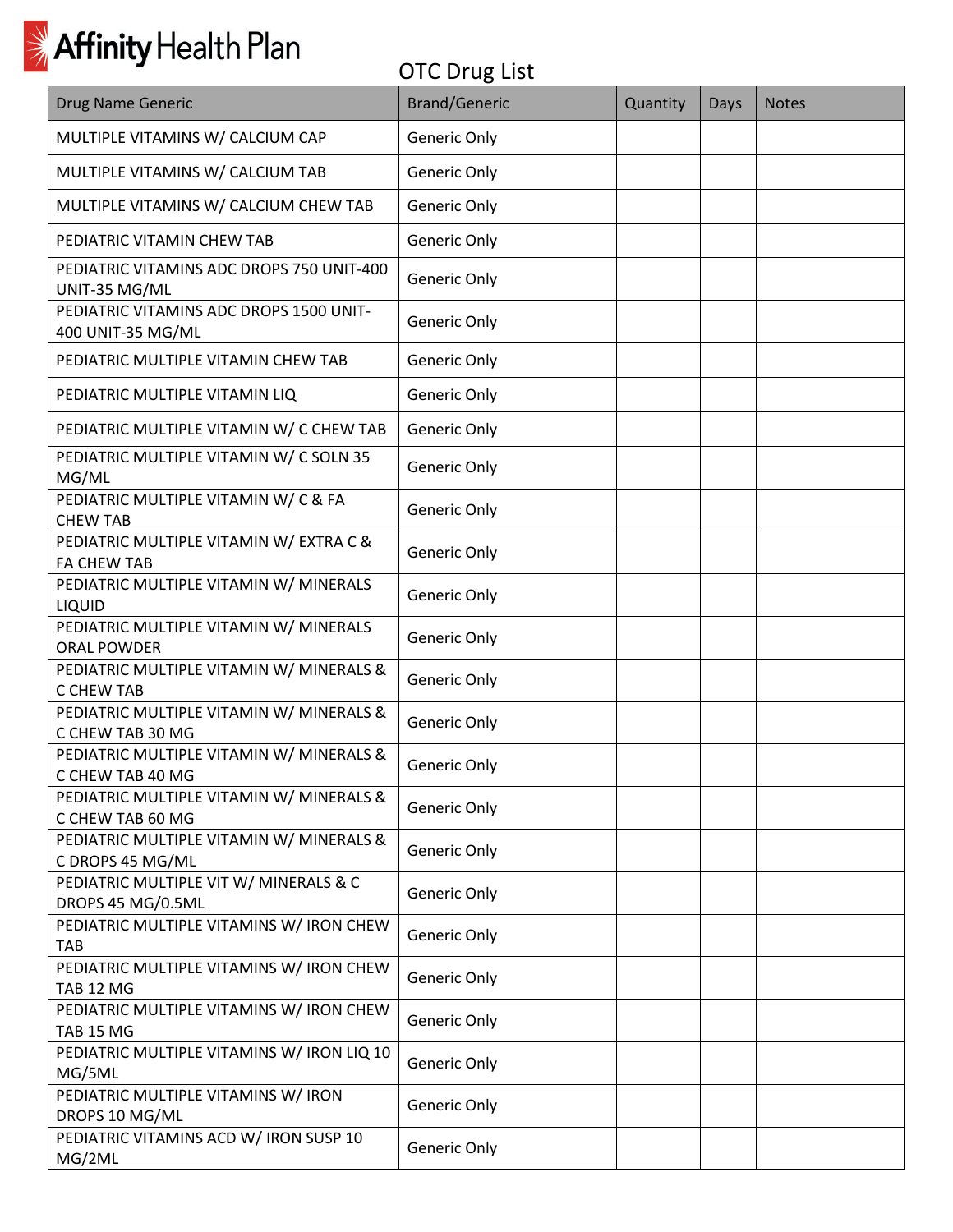

| <b>Drug Name Generic</b>                                        | <b>Brand/Generic</b>                   | Quantity | Days | <b>Notes</b> |
|-----------------------------------------------------------------|----------------------------------------|----------|------|--------------|
| PRENATAL VITAMIN FAST DISSOLVING TAB                            | Generic or single-source<br>brand only | 30       | 25   |              |
| PRENATAL MULTIVITAMINS & MINERALS<br>W/IRON & FA TAB 0.8 MG     | Generic or single-source<br>brand only | 30       | 25   |              |
| PRENATAL VIT W/ FE FUMARATE-FA TAB 14-0.4<br>MG                 | Generic or single-source<br>brand only | 30       | 25   |              |
| PRENATAL VIT W/ FE FUMARATE-FA TAB 27-0.8<br>MG                 | Generic or single-source<br>brand only |          |      |              |
| PRENATAL VIT W/ FE FUMARATE-FA TAB 27-1<br>MG                   | Generic Only                           |          |      |              |
| PRENATAL VIT W/ FE FUMARATE-FA TAB 28-0.8<br>MG                 | Generic or single-source<br>brand only | 30       | 25   |              |
| PRENATAL VIT W/ FE FUM-FA-OMEGA 3 CAP<br>27-0.8-228 MG          | Generic or single-source<br>brand only | 30       | 25   |              |
| PRENAT W/ FE FUM-FA TAB 28-0.8 MG &<br>OMEGA 3 CAP 440MG PAK    | Generic or single-source<br>brand only | 60       | 25   |              |
| PRENATAL VIT W/ FE GLUCONATE-FA TAB 30-<br>0.4 MG               | Generic or single-source<br>brand only |          |      |              |
| PRENATAL W/O A VIT W/ FE FUMARATE-FA TAB<br>9-0.267 MG          | Generic or single-source<br>brand only | 30       | 25   |              |
| PRENATAL VIT & MIN W/ FA-FISH OIL CHEW<br>TAB 0.4-113.5 MG      | Generic or single-source<br>brand only | 30       | 25   |              |
| PRENATAL MV & MIN W/FE CARBONYL-FA-DHA<br>CAP 27-0.8-200 MG     | Generic or single-source<br>brand only | 30       | 25   |              |
| PRENATAL W/FE FUM-FA TAB 27-0.8 MG & DHA<br>CAP 200 MG PACK     | Generic or single-source<br>brand only | 60       | 25   |              |
| PRENATAL W/FE FUM-FA TAB 28-0.975 MG &<br>DHA CAP 200 MG PACK   | Generic or single-source<br>brand only | 60       | 25   |              |
| PRENATAL W/FE FUM-FA TAB 28-0.8 MG & DHA<br>CAP 200 MG PACK     | Generic or single-source<br>brand only | 60       | 25   |              |
| CALCIUM TAB 500 MG                                              | Generic Only                           | 100      | 25   |              |
| CALCIUM TAB 600 MG                                              | Generic Only                           | 100      | 25   |              |
| CALCIUM CARBONATE TAB 600 MG                                    | Generic Only                           | 100      | 25   |              |
| CALCIUM CARBONATE TAB 1250 MG (500 MG<br><b>ELEMENTAL CA)</b>   | Generic Only                           | 100      | 25   |              |
| CALCIUM CARBONATE TAB 1500 MG (600 MG<br><b>ELEMENTAL CA)</b>   | Generic Only                           | 100      | 25   |              |
| CALCIUM CARBONATE CHEW TAB 1250 MG<br>(500 MG ELEMENTAL CA)     | Generic Only                           | 100      | 25   |              |
| CALCIUM CARBONATE SUSP 1250 MG/5ML<br>(500 MG/5ML ELEMENTAL CA) | Generic Only                           | 100      | 25   |              |
| CALCIUM CITRATE TAB 950 MG (200 MG<br>ELEMENTAL CA)             | Generic Only                           | 100      | 25   |              |
| OYSTER SHELL CALCIUM TAB 500 MG                                 | Generic Only                           | 500      | 25   |              |
| CALCIUM W/ VITAMIN D TAB 500 MG-125 UNIT                        | Generic Only                           | 200      | 25   |              |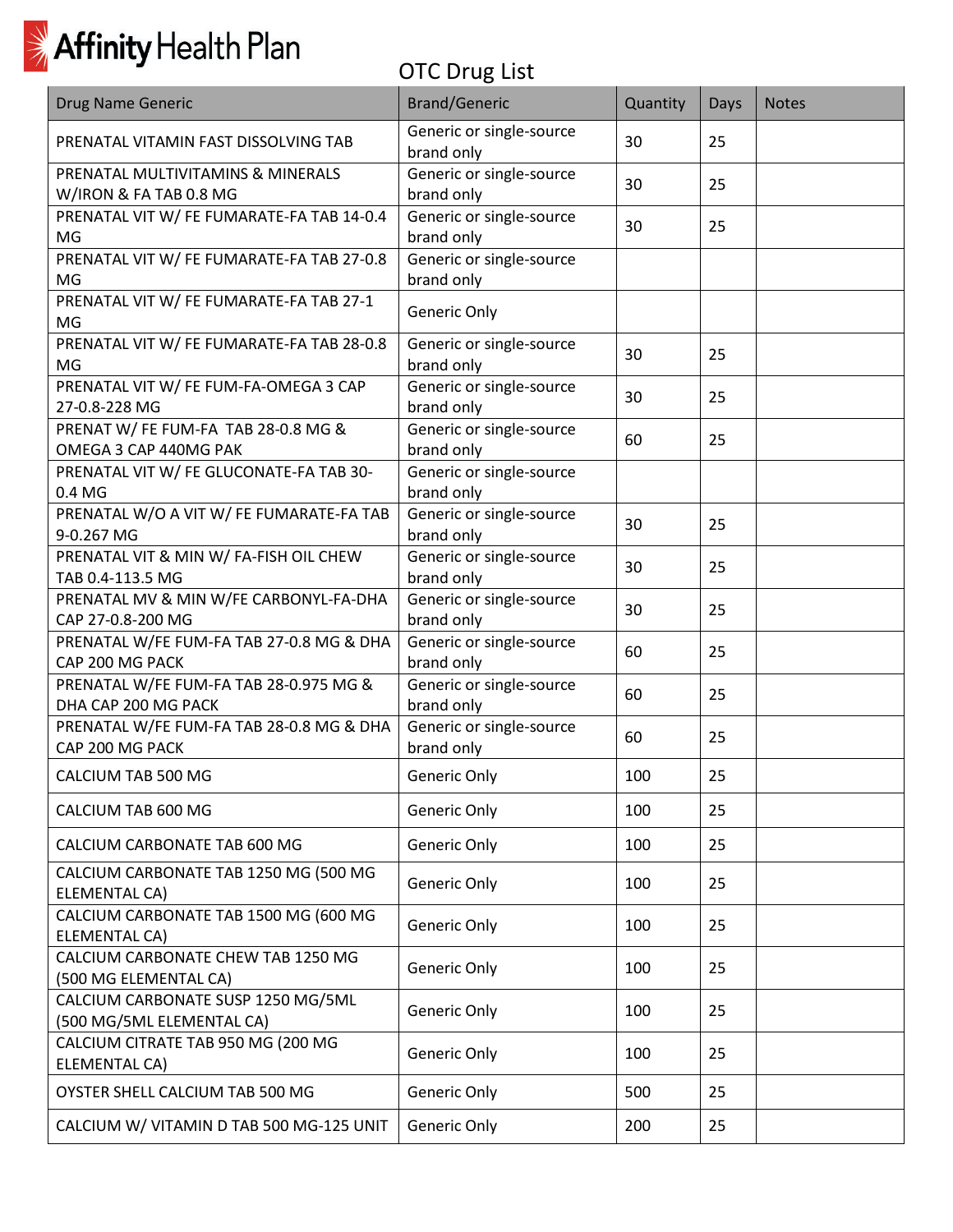| <b>Drug Name Generic</b>                                      | <b>Brand/Generic</b> | Quantity | Days | <b>Notes</b> |
|---------------------------------------------------------------|----------------------|----------|------|--------------|
| CALCIUM W/ VITAMIN D TAB 600 MG-200 UNIT                      | Generic Only         | 500      | 25   |              |
| CALCIUM W/ MAGNESIUM TAB 333-167 MG                           | Generic Only         | 500      | 25   |              |
| CALCIUM W/ MAGNESIUM TAB 500-250 MG                           | Generic Only         | 500      | 25   |              |
| CALCIUM W/ MAGNESIUM TAB 250-125 MG                           | Generic Only         | 500      | 25   |              |
| CALCIUM-CHOLECALCIFEROL TAB 500 MG-200<br><b>UNIT</b>         | Generic Only         | 500      | 25   |              |
| CALCIUM-ERGOCALCIFEROL TAB 250 MG-125<br><b>UNIT</b>          | Generic Only         | 200      | 25   |              |
| CALCIUM-ERGOCALCIFEROL TAB 500 MG-200<br><b>UNIT</b>          | Generic Only         | 500      | 25   |              |
| CALCIUM CARBONATE-VITAMIN D CAP 600 MG-<br><b>200 UNIT</b>    | Generic Only         | 500      | 25   |              |
| CALCIUM CARBONATE-VITAMIN D TAB 250 MG-<br>125 UNIT           | Generic Only         | 200      | 25   |              |
| CALCIUM CARBONATE-VITAMIN D TAB 500 MG-<br>125 UNIT           | Generic Only         | 500      | 25   |              |
| CALCIUM CARBONATE-VITAMIN D TAB 500 MG-<br><b>200 UNIT</b>    | Generic Only         | 500      | 25   |              |
| CALCIUM CARBONATE-VITAMIN D TAB 500 MG-<br><b>400 UNIT</b>    | Generic Only         | 500      | 25   |              |
| CALCIUM CARBONATE-VITAMIN D TAB 600 MG-<br>125 UNIT           | Generic Only         | 500      | 25   |              |
| CALCIUM CARBONATE-VITAMIN D TAB 600 MG-<br><b>200 UNIT</b>    | Generic Only         | 500      | 25   |              |
| CALCIUM CARBONATE-VITAMIN D TAB 600 MG-<br><b>400 UNIT</b>    | Generic Only         | 500      | 25   |              |
| CALCIUM CARBONATE-VITAMIN D CHEW TAB<br>600 MG-400 UNIT       | Generic Only         | 500      | 25   |              |
| CALCIUM CARBONATE-CHOLECALCIFEROL CAP<br>600 MG-500 UNIT      | Generic Only         | 60       | 25   |              |
| CALCIUM CARBONATE-CHOLECALCIFEROL TAB<br>250 MG-125 UNIT      | Generic Only         | 60       | 25   |              |
| CALCIUM CARBONATE-CHOLECALCIFEROL TAB<br>250 MG-250 UNIT      | Generic Only         | 200      | 25   |              |
| CALCIUM CARBONATE-CHOLECALCIFEROL TAB<br>500 MG-125 UNIT      | Generic Only         | 60       | 25   |              |
| CALCIUM CARBONATE-CHOLECALCIFEROL TAB<br>500 MG-200 UNIT      | Generic Only         | 500      | 25   |              |
| CALCIUM CARBONATE-CHOLECALCIFEROL TAB<br>500 MG-400 UNIT      | Generic Only         | 60       | 25   |              |
| CALCIUM CARBONATE-CHOLECALCIFEROL TAB<br>600 MG-200 UNIT      | Generic Only         | 60       | 25   |              |
| CALCIUM CARBONATE-CHOLECALCIFEROL TAB<br>600 MG-400 UNIT      | Generic Only         | 500      | 25   |              |
| CALCIUM CARBONATE-CHOLECALCIFEROL<br>CHEW TAB 500 MG-400 UNIT | Generic Only         | 500      | 25   |              |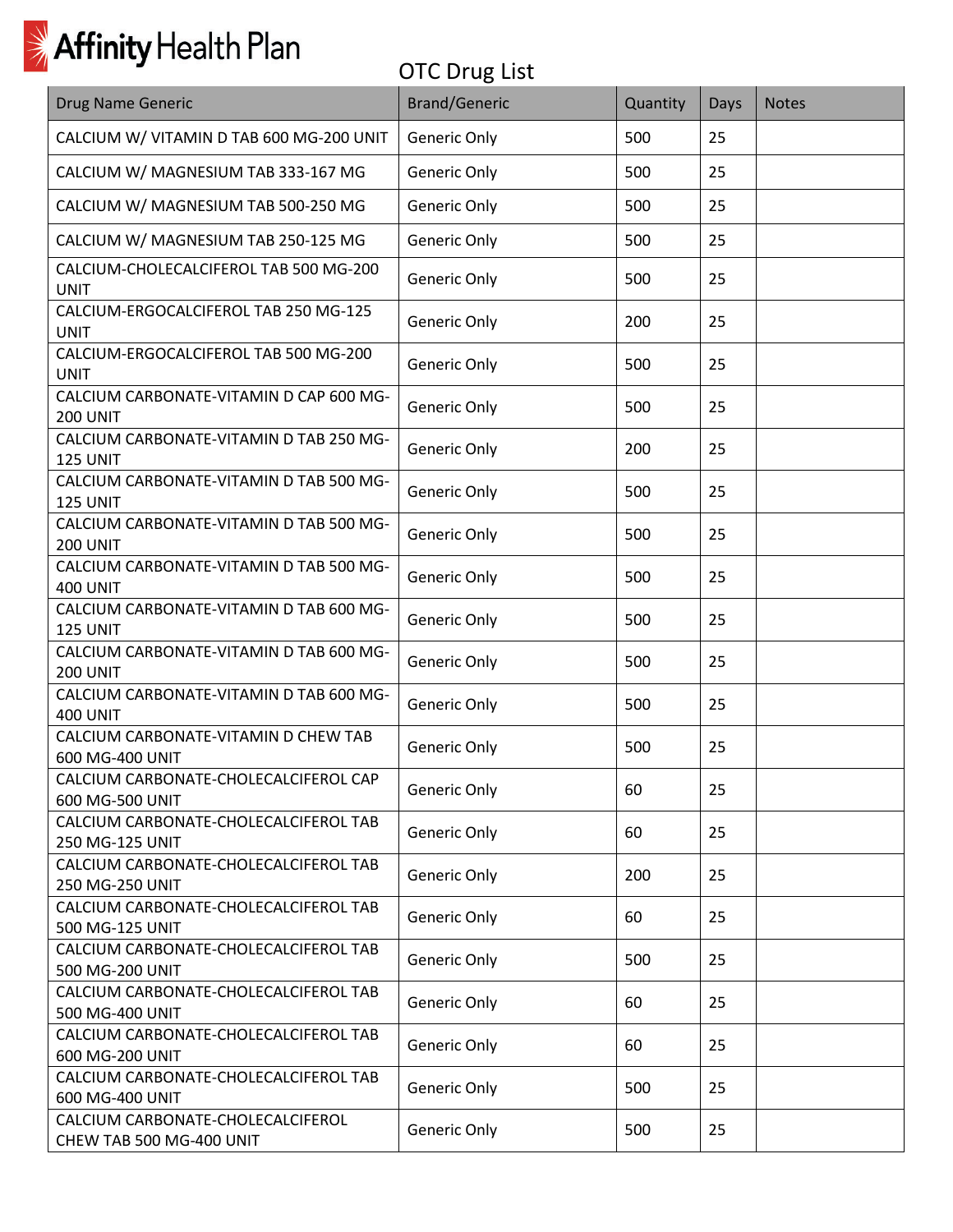

| <b>Drug Name Generic</b>                                       | <b>Brand/Generic</b>                   | Quantity | Days | <b>Notes</b> |
|----------------------------------------------------------------|----------------------------------------|----------|------|--------------|
| CALCIUM CARBONATE-CHOLECALCIFEROL<br>CHEW TAB 500 MG-600 UNIT  | Generic Only                           | 60       | 25   |              |
| CALCIUM CARBONATE-ERGOCALCIFEROL TAB<br>250 MG-125 UNIT        | Generic Only                           | 200      | 25   |              |
| CALCIUM CARBONATE-ERGOCALCIFEROL TAB<br>500MG-200 UNIT         | Generic Only                           | 500      | 25   |              |
| CALCIUM CITRATE-VITAMIN D TAB                                  | Generic Only                           | 200      | 25   |              |
| CALCIUM CITRATE MALATE-CHOLECALCIFEROL<br>TAB 250 MG-100 UNIT  | Generic Only                           | 100      | 25   |              |
| CALCIUM & PHOSPHORUS W/ VITAMIN D TAB<br>105 MG-81 MG-120 UNIT | Generic Only                           | 100      | 25   |              |
| CALCIUM W/ VITAMIN D & K CHEW TAB 500<br>MG-100 UNIT-40 MCG    | Generic Only                           | 200      | 25   |              |
| CALCIUM W/ VITAMIN D & K CHEW TAB                              | Generic Only                           | 200      | 25   |              |
| CALCIUM-MAG-VIT C-VIT D CAP 185 MG-28<br>MG-2.5 MG-200 UNIT    | Generic Only                           | 100      | 25   |              |
| POTASSIUM & SODIUM PHOSPHATES POWDER<br>PACK 280-160-250 MG    | Generic or single-source<br>brand only | 200      | 25   |              |
| ORAL ELECTROLYTE SOLUTION                                      | Generic or single-source<br>brand only | 5000     | 25   |              |
| FAT EMULSION ORAL SOLN 50%                                     | Generic or single-source<br>brand only |          |      |              |
| PROTEIN ORAL POWDER                                            | Generic or single-source<br>brand only |          |      |              |
| AMINO ACIDS ORAL POWDER                                        | Generic or single-source<br>brand only |          |      |              |
| OMEGA-3 FATTY ACIDS CAP                                        | Generic Only                           | 200      | 25   |              |
| OMEGA-3 FATTY ACIDS CHEW TAB 113.5 MG                          | Generic Only                           | 200      | 25   |              |
| OMEGA-3 FATTY ACIDS - ORAL LIQUID                              | Generic Only                           | 200      | 25   |              |
| <b>INFANT FOODS LIQUID</b>                                     | Generic or single-source<br>brand only |          |      |              |
| <b>INFANT FOODS CONC</b>                                       | Generic or single-source<br>brand only |          |      |              |
| <b>INFANT FOODS POWDER</b>                                     | Generic or single-source<br>brand only |          |      |              |
| <b>INFANT FOODS PACKET</b>                                     | Generic or single-source<br>brand only |          |      |              |
| NUTRITIONAL SUPPLEMENT LIQUID                                  | Generic or single-source<br>brand only |          |      |              |
| NUTRITIONAL SUPPLEMENT LIQUID (FROZEN)                         | Generic or single-source<br>brand only |          |      |              |
| NUTRITIONAL SUPPLEMENT POWDER                                  | Generic or single-source<br>brand only |          |      |              |
| NUTRITIONAL SUPPLEMENT PACK                                    | Generic or single-source<br>brand only |          |      |              |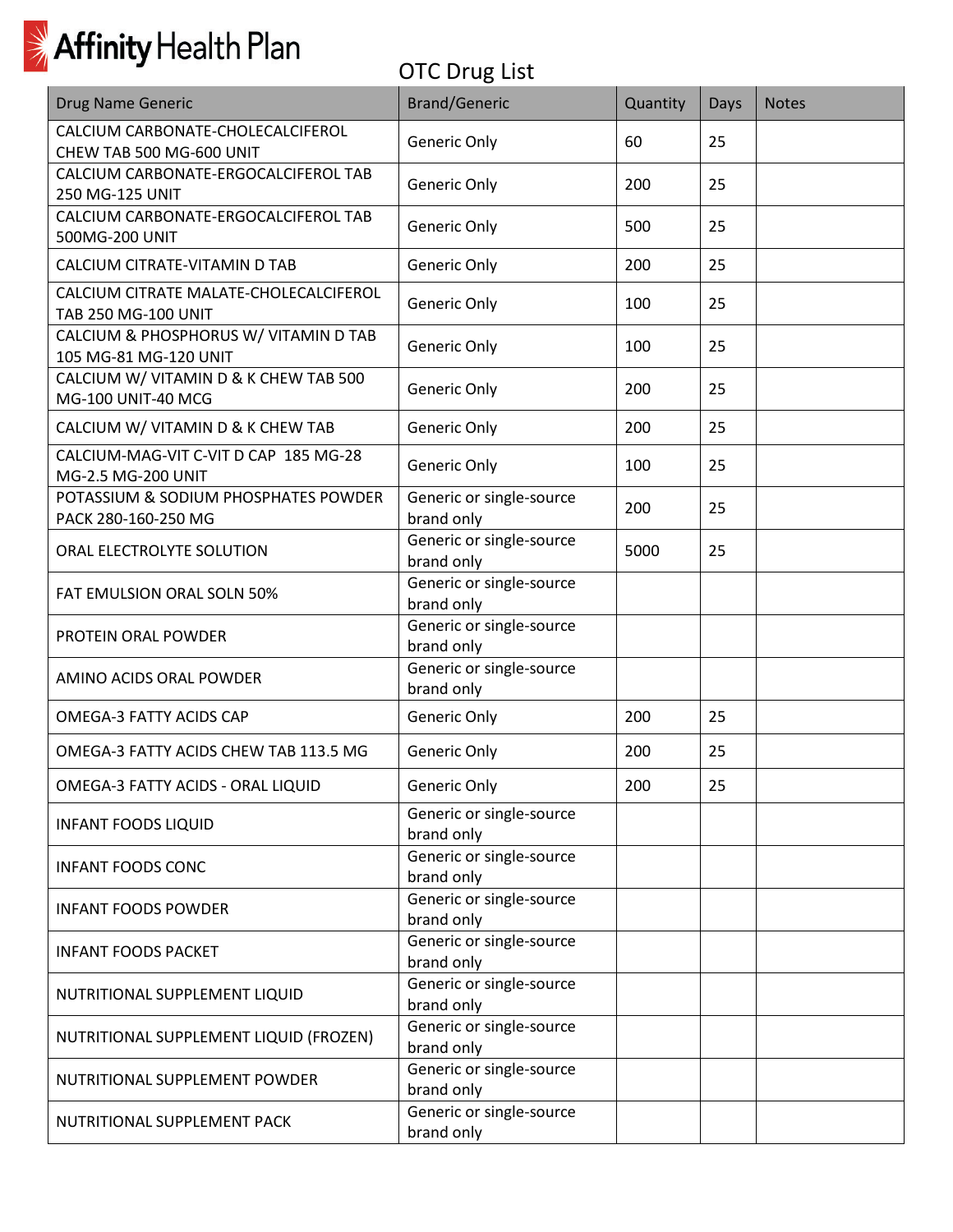| Drug Name Generic                                               | <b>Brand/Generic</b>                   | Quantity | Days | <b>Notes</b> |
|-----------------------------------------------------------------|----------------------------------------|----------|------|--------------|
| NUTRITIONAL SUPPLEMENT FLAVOR PACK                              | Generic or single-source<br>brand only |          |      |              |
| NUTRITIONAL SUPPLEMENT BAR                                      | Generic or single-source<br>brand only |          |      |              |
| NUTRITIONAL SUPPLEMENT MISC                                     | Generic or single-source<br>brand only |          |      |              |
| NUTRITIONAL SUPPLEMENT PUDDING                                  | Generic or single-source<br>brand only |          |      |              |
| <b>FOLIC ACID TAB</b>                                           | Generic Only                           |          |      |              |
| FERROUS SULFATE TAB 27 MG (ELEMENTAL FE)                        | Generic Only                           | 200      | 25   |              |
| <b>FERROUS SULFATE TAB</b>                                      | Generic Only                           | 200      | 25   |              |
| <b>FERROUS SULFATE TAB CR</b>                                   | Generic Only                           | 100      | 25   |              |
| FERROUS SULFATE TAB EC)                                         | Generic Only                           | 100      | 25   |              |
| FERROUS SULFATE ELIXIR 220 MG/5ML (44<br>MG/5ML ELEMENTAL FE)   | Generic Only                           | 400      | 25   |              |
| FERROUS SULFATE SOLN 75 MG/ML (15 MG/ML<br><b>ELEMENTAL FE)</b> | Generic Only                           | 60       | 25   |              |
| FERROUS SULFATE DRIED TAB 200 MG (65 MG<br><b>ELEMENTAL FE)</b> | Generic Only                           | 200      | 25   |              |
| FERROUS SULFATE DRIED TAB CR                                    | Generic Only                           | 100      | 25   |              |
| <b>FERROUS GLUCONATE TAB</b>                                    | Generic Only                           | 100      | 25   |              |
| FERROUS FUMARATE TAB 325 MG (106 MG<br><b>ELEMENTAL FE)</b>     | Generic Only                           | 200      | 25   |              |
| POLYSACCHARIDE IRON COMPLEX CAP 150 MG<br>(IRON EQUIVALENT)     | Generic Only                           |          |      |              |
| IRON POLYSACCH COMPLEX-VIT B12-FA CAP<br>150-0.025-1 MG         | Generic Only                           | 500      | 25   |              |
| CARBOXYMETHYLCELLULOSE SODIUM OPHTH<br><b>SOLN</b>              | Generic or single-source<br>brand only | 15       | 25   |              |
| CARBOXYMETHYLCELLULOSE SODIUM OPHTH<br><b>GEL 1%</b>            | Generic or single-source<br>brand only | 15       | 25   |              |
| HYPROMELLOSE OPHTH SOLN                                         | Generic or single-source<br>brand only | 15       | 25   |              |
| HYPROMELLOSE OPHTH GEL 0.3%                                     | Generic or single-source<br>brand only | 15       | 25   |              |
| POLYVINYL ALCOHOL OPHTH SOLN 1.4%                               | Generic or single-source<br>brand only | 15       | 25   |              |
| PROPYLENE GLYCOL OPHTH SOLN 0.6%                                | Generic or single-source<br>brand only | 15       | 25   |              |
| ARTIFICIAL TEAR OPHTH SOLUTION                                  | Generic Only                           | 75       | 25   |              |
| ARTIFICIAL TEAR OPHTH OINTMENT                                  | Generic Only                           | 18       | 25   |              |
| CARBOXYMETHYLCELLULOSE-GLYCERIN OPHTH<br>SOLN 0.5-0.9%          | Generic or single-source<br>brand only | 15       | 25   |              |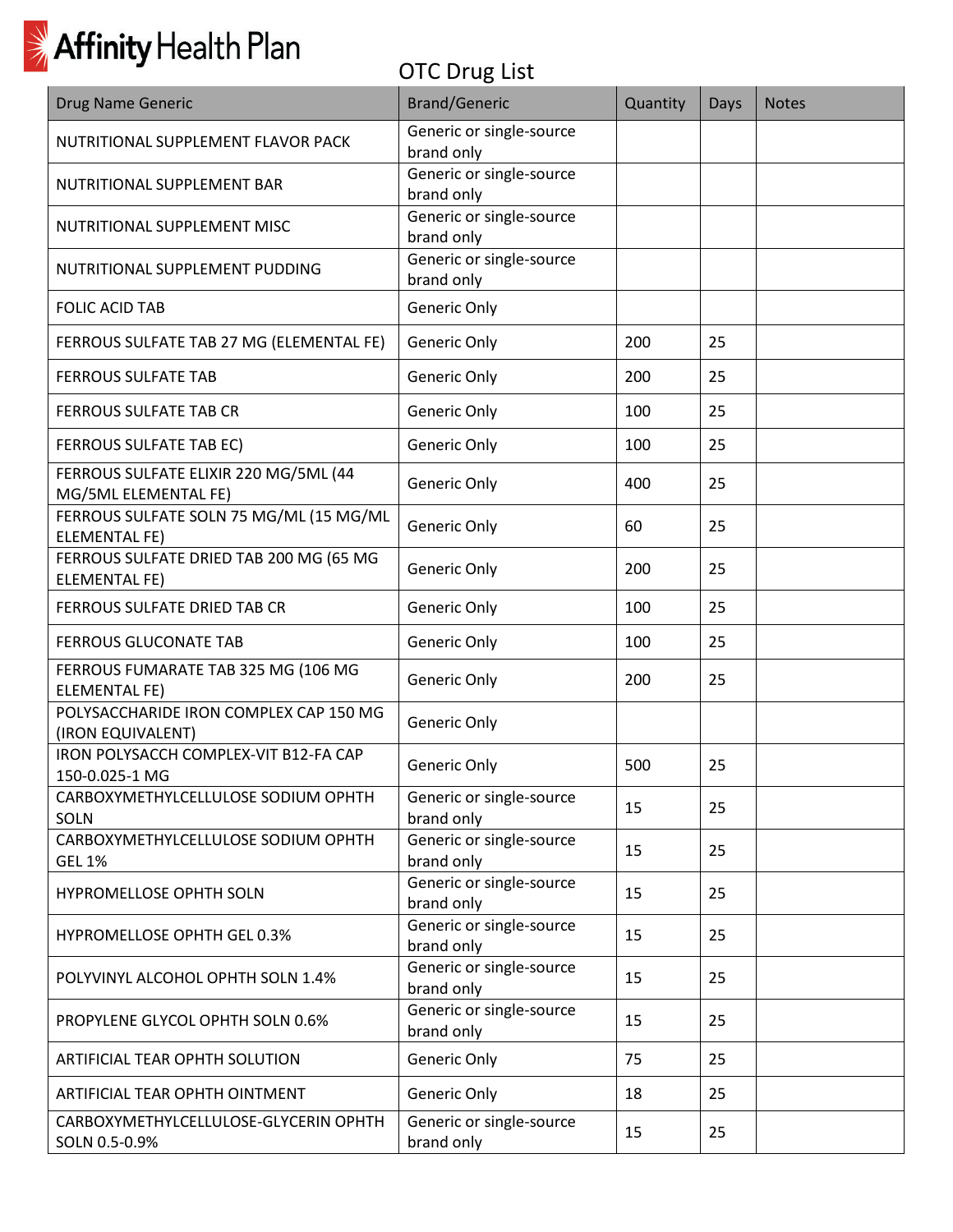

| <b>Drug Name Generic</b>                                        | <b>Brand/Generic</b>                   | Quantity | Days | <b>Notes</b>   |
|-----------------------------------------------------------------|----------------------------------------|----------|------|----------------|
| CARBOXYMETHYLCELLULOSE-HYPROMELLOSE<br>GEL 0.25-0.3%            | Generic or single-source<br>brand only | 15       | 25   |                |
| POLYETHYLENE GLYCOL-POLYVINYL ALCOHOL<br>OPHTH SOLN 1-1%        | Generic or single-source<br>brand only | 15       | 25   |                |
| POLYETHYLENE GLYCOL-PROPYLENE GLYCOL<br>OPHTH SOLN 0.4-0.3%     | Generic or single-source<br>brand only | 15       | 25   |                |
| POLYVINYL ALCOHOL-POVIDONE OPHTH SOLN<br>5-6 MG/ML (0.5-0.6%)   | Generic or single-source<br>brand only | 15       | 25   |                |
| POLYVINYL ALCOHOL-POVIDONE OPHTH SOLN<br>1.4-0.6%               | Generic or single-source<br>brand only | 15       | 25   |                |
| PROPYLENE GLYCOL-GLYCERIN OPHTH SOLN 1-<br>0.3%                 | Generic or single-source<br>brand only | 15       | 25   |                |
| WHITE PETROLATUM-MINERAL OIL OPHTH<br><b>OINTMENT</b>           | Generic or single-source<br>brand only | 15       | 25   |                |
| CARBOXYMETHYLCELL-GLYCERIN-POLYSORB 80<br>OPHTH SOLN 0.5-1-0.5% | Generic or single-source<br>brand only | 15       | 25   |                |
| GLYCERIN-HYPROMELLOSE-PEG 400 OPHTH<br>SOLN 0.2-0.2-1%          | Generic or single-source<br>brand only | 15       | 25   |                |
| KETOTIFEN FUMARATE OPHTH SOLN 0.025%<br>(BASE EQUIV)            | Generic Only                           | 5        | 25   |                |
| SODIUM CHLORIDE HYPERTONIC OPHTH SOLN                           | Generic Only                           | 75       | 25   |                |
| SODIUM CHLORIDE HYPERTONIC OPHTH OINT<br>5%                     | Generic Only                           | 18       | 25   |                |
| SODIUM FLUORIDE RINSE 0.2%                                      | Generic Only                           | 473      | 25   |                |
| BENZOYL PEROXIDE LIQ 2.5%                                       | Generic Only                           | 170.1    | 25   |                |
| <b>BENZOYL PEROXIDE LIQ</b>                                     | Generic Only                           | 171      | 25   |                |
| BENZOYL PEROXIDE LIQ 5.25%                                      | Generic Only                           | 175      | 25   | MAX DOLLAR 100 |
| BENZOYL PEROXIDE CREAM 10%                                      | Generic Only                           | 141      | 25   | MAX DOLLAR 100 |
| <b>BENZOYL PEROXIDE GEL</b>                                     | Generic Only                           | 90       | 25   | MAX DOLLAR 100 |
| <b>BENZOYL PEROXIDE LOTION</b>                                  | Generic Only                           | 171      | 25   | MAX DOLLAR 100 |
| BACITRACIN OINT 500 UNIT/GM                                     | Generic Only                           | 150      | 25   |                |
| BACITRACIN-POLYMYXIN B OINT                                     | Generic Only                           | 150      | 25   |                |
| NEOMYCIN-BACITRACIN-POLYMYXIN OINT                              | Generic Only                           | 150      | 25   |                |
| <b>TOLNAFTATE SOLN 1%</b>                                       | Generic Only                           | 50       | 25   |                |
| TOLNAFTATE AEROSOL POW 1%                                       | Generic Only                           | 150      | 25   |                |
| <b>TOLNAFTATE CREAM 1%</b>                                      | Generic Only                           | 75       | 25   |                |
| CLOTRIMAZOLE 1% CRM/SOLN                                        | Generic Only                           |          |      |                |
| MICONAZOLE NITRATE CRM/POW/OINT                                 | Generic Only                           | 150      | 25   |                |
| SELENIUM SULFIDE LOTION 1%                                      | Generic Only                           | 420      | 25   |                |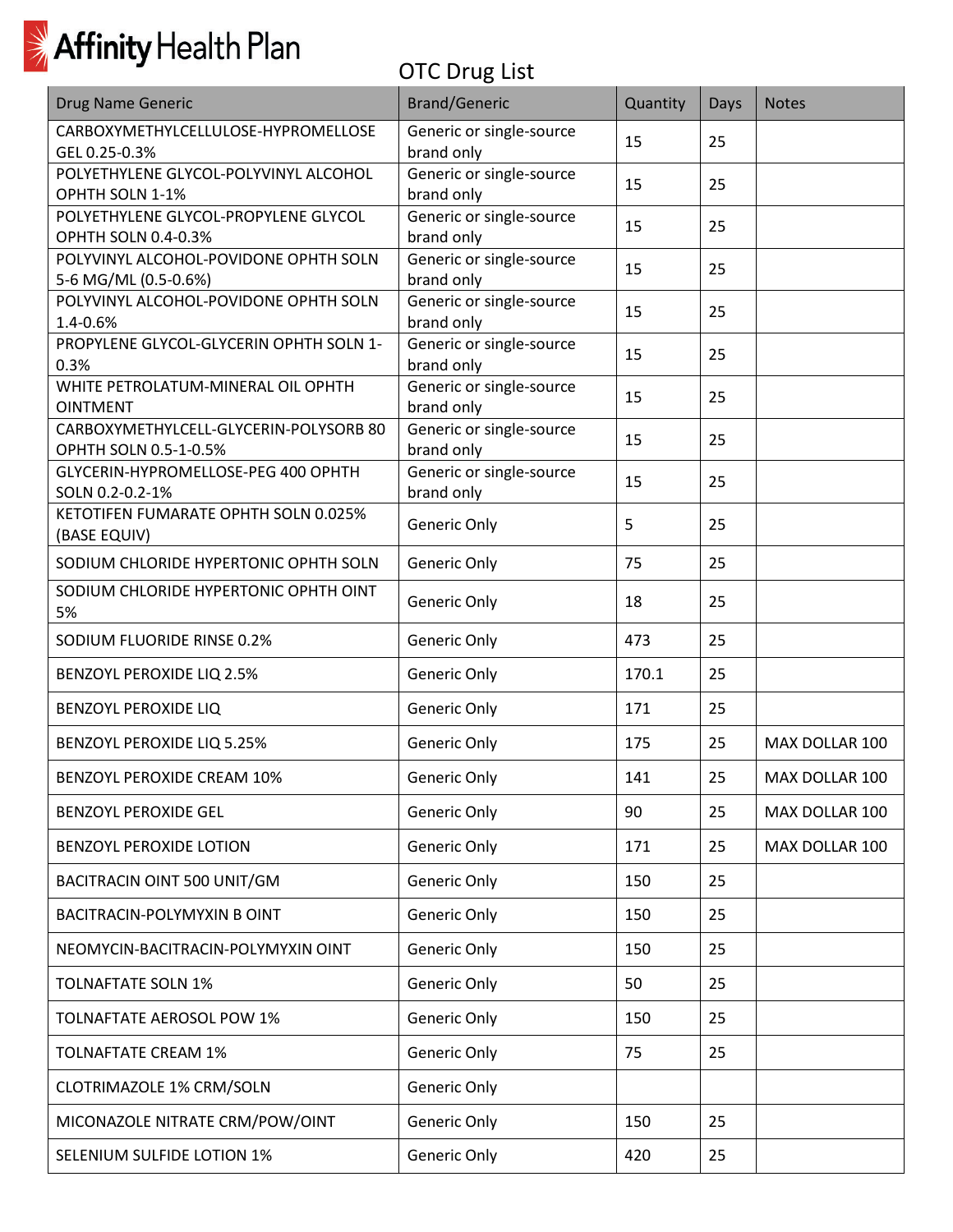| <b>Drug Name Generic</b>                                     | <b>Brand/Generic</b>                   | Quantity       | <b>Days</b> | <b>Notes</b>                     |
|--------------------------------------------------------------|----------------------------------------|----------------|-------------|----------------------------------|
| DOCOSANOL CREAM 10%                                          | Generic or single-source<br>brand only | $\overline{2}$ | 25          |                                  |
| <b>HYDROCORTISONE SOLN 1%</b>                                | Generic Only                           | 150            | 25          |                                  |
| HYDROCORTISONE CREAM                                         | Generic Only                           | 150            | 25          |                                  |
| <b>HYDROCORTISONE GEL 1%</b>                                 | Generic Only                           | 150            | 25          |                                  |
| <b>HYDROCORTISONE LOTION 1%</b>                              | Generic Only                           | 300            | 25          |                                  |
| <b>HYDROCORTISONE OINT 0.5%</b>                              | Generic Only                           | 60             | 25          |                                  |
| <b>HYDROCORTISONE OINT 1%</b>                                | Generic Only                           | 150            | 25          |                                  |
| HYDROCORTISONE-ALOE VERA CREAM 1%                            | Generic Only                           | 150            | 25          |                                  |
| LACTIC ACID (AMMONIUM LACTATE) CREAM or<br><b>LOTION 12%</b> | Generic Only                           | 400            | 25          |                                  |
| LACTIC ACID W/ VITAMIN E CREAM 10%-3500<br>UNIT/30GM         | Generic Only                           |                |             |                                  |
| LIDOCAINE-BENZALKONIUM LIQUID 2.5-0.13%                      | Generic Only                           | 150            | 25          |                                  |
| PERMETHRIN CREME RINSE 1%                                    | Generic Only                           | 300            | 25          |                                  |
| PERMETHRIN AEROSOL                                           | Generic Only                           | 150            | 25          |                                  |
| PERMETHRIN LOTION 1%                                         | Generic Only                           | 120            | 25          |                                  |
| ALUMINUM CHLORIDE LIQUID 15%                                 | Generic Only                           |                |             |                                  |
| ALUMINUM CHLORIDE SOLN 12%                                   | Generic or single-source<br>brand only |                |             |                                  |
| ALUMINUM CHLORIDE CRYSTALS                                   | Generic or single-source<br>brand only |                |             |                                  |
| <b>CALAMINE LOTION</b>                                       | Generic Only                           | 250            | 25          |                                  |
| ZINC OXIDE OINT 20%                                          | Generic Only                           | 454            | 25          |                                  |
| ISOPROPYL ALCOHOL WIPES 70%                                  | Generic or single-source<br>brand only | 25             | 500         |                                  |
| POVIDONE-IODINE SOLN                                         | Generic Only                           | 474            | 25          |                                  |
| POVIDONE-IODINE OINT 10%                                     | Generic Only                           | 150            | 25          |                                  |
| <b>ANTISEPTIC PRODUCTS MISC - PADS</b>                       | Generic or single-source<br>brand only | 500            | 25          |                                  |
| GLUCOSE URINE TEST-(COPPER SULFATE) TAB                      | Generic or single-source<br>brand only | 200            | 15          | max 3 fills per<br>every 60 days |
| <b>KETONE BLOOD TEST STRIP</b>                               | Generic or single-source<br>brand only | 200            | 15          | max 3 fills per<br>every 60 days |
| MULTIPLE URINE TEST STRIPS                                   | Generic or single-source<br>brand only | 200            | 15          | max 3 fills per<br>every 60 days |
| URINE GLUCOSE-KETONES TEST STRIPS                            | Generic or single-source<br>brand only | 100            | 25          |                                  |
| <b>GLYCOLIC ACID CRYSTALS</b>                                | Generic or single-source               |                |             |                                  |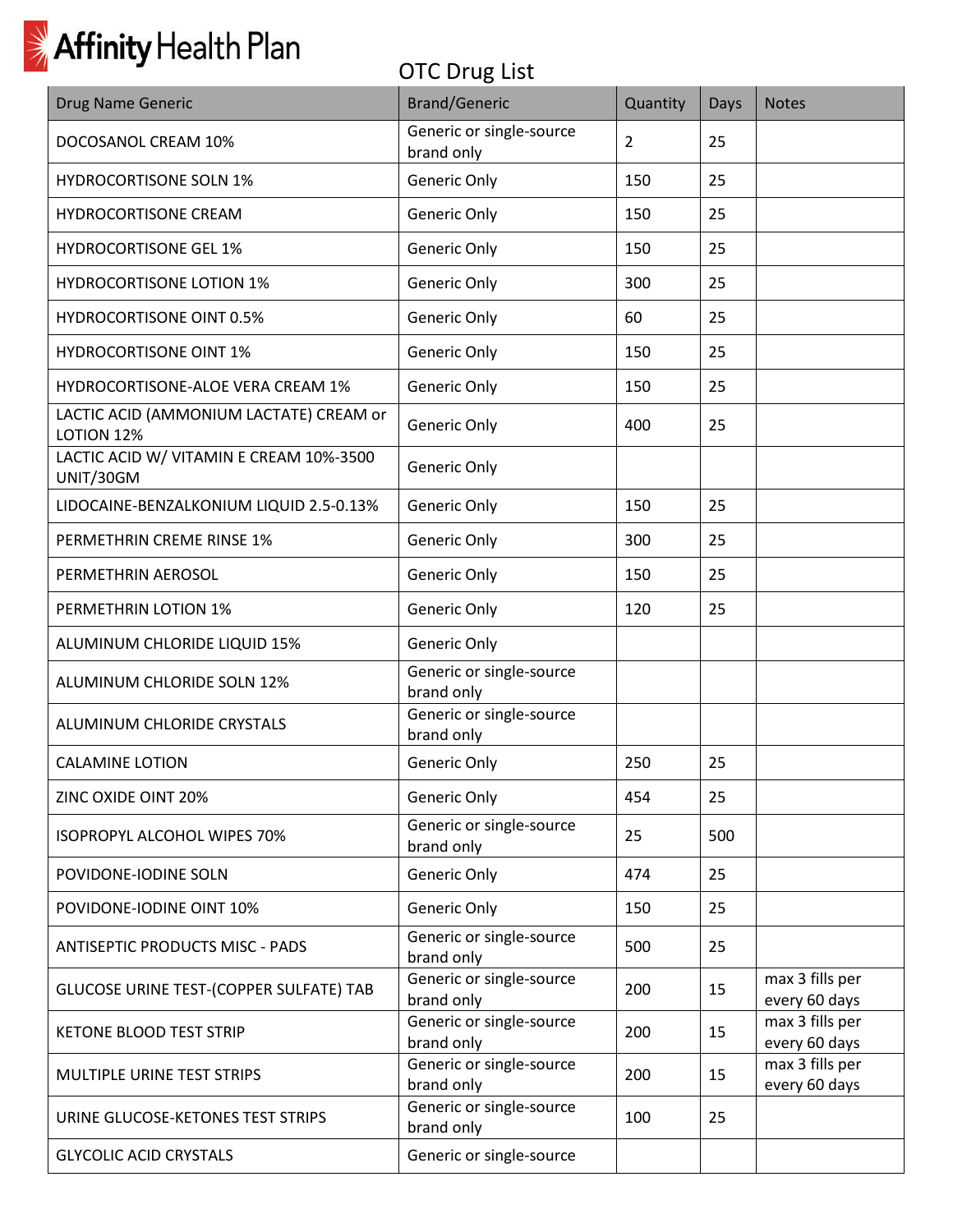

| Drug Name Generic                                  | <b>Brand/Generic</b>                   | Quantity     | Days         | <b>Notes</b>                                |
|----------------------------------------------------|----------------------------------------|--------------|--------------|---------------------------------------------|
|                                                    | brand only                             |              |              |                                             |
| SODIUM HYDROXIDE PELLETS                           | Generic or single-source               |              |              |                                             |
|                                                    | brand only<br>Generic or single-source |              |              |                                             |
| <b>BORIC ACID POWDER</b>                           | brand only                             |              |              |                                             |
|                                                    | Generic or single-source               |              |              |                                             |
| <b>COAL TAR (CRUDE) SOLUTION</b>                   | brand only                             |              |              |                                             |
| <b>CARBITOL LIQUID</b>                             | Generic or single-source<br>brand only |              |              |                                             |
| PSYLLIUM HUSK (BULK) POWDER                        | Generic Only                           | 2400         | 25           |                                             |
| SODIUM BISULFITE GRANULES                          | Generic or single-source<br>brand only |              |              |                                             |
| SQUARIC ACID DIBUTYLESTER POWDER                   | Generic or single-source<br>brand only |              |              |                                             |
| ZINC OXIDE (BULK) POWDER                           | Generic Only                           | 454          | 25           |                                             |
| SYRINGE/NEEDLE (REUSABLE)                          | Generic or single-source<br>brand only | 200          | 15           | max 3 fills per<br>every 60 days            |
| INSULIN SYRINGE/NEEDLE                             | Generic or single-source<br>brand only | 200          | 15           | max 3 fills per<br>every 60 days            |
| SYRINGE/NEEDLE (DISP)                              | Generic or single-source<br>brand only | 200          | 15           | max 3 fills per<br>every 60 days            |
| <b>INJECTION DEVICE FOR INSULIN</b>                | Generic or single-source               | See          | See          | 1 per month and                             |
|                                                    | brand only                             | notes        | notes        | up to 2 per year                            |
| <b>INSULIN PEN NEEDLES</b>                         | Generic or single-source<br>brand only | 200          | 15           | max 3 fills per<br>every 60 days            |
| SPACER/AEROSOL-HOLDING CHAMBERS -<br><b>DEVICE</b> | Generic or single-source<br>brand only | 1            | 365          |                                             |
| SPACER/AEROSOL-HOLDING CHAMBER                     | Generic or single-source               | See          | See          | Quantity 1 per fill,                        |
| <b>SUPPLIES - MASKS</b>                            | brand only                             | notes        | notes        | 3 fills per 60 days                         |
| <b>NEBULIZERS</b>                                  | Generic or single-source<br>brand only | 1            | 365          |                                             |
| PEAK FLOW METER                                    | Generic or single-source<br>brand only | 1            | 365          |                                             |
| <b>VAPORIZERS</b>                                  | Generic or single-source<br>brand only | 1            | 999          |                                             |
| <b>MASKS</b>                                       | Generic or single-source<br>brand only | See<br>notes | See<br>notes | Quantity 1 per fill,<br>3 fills per 60 days |
| <b>OSTOMY SUPPLIES - LIQUID</b>                    | Generic or single-source<br>brand only | 25           | 25           | max 2 fills per 30<br>days                  |
| <b>OSTOMY SUPPLIES - POWDER</b>                    | Generic or single-source<br>brand only | 25           | 25           | max 2 fills per 30<br>days                  |
| OSTOMY SUPPLIES - WAFER (SKIN BARRIER)             | Generic or single-source<br>brand only | 75           | 25           | max 3 fills per<br>every 60 days            |
| <b>OSTOMY SUPPLIES - CREAM</b>                     | Generic or single-source<br>brand only | 60           | 25           | max 2 fills per 30<br>days                  |
| <b>OSTOMY SUPPLIES - OINT</b>                      | Generic or single-source<br>brand only | 60           | 25           | max 2 fills per 30<br>days                  |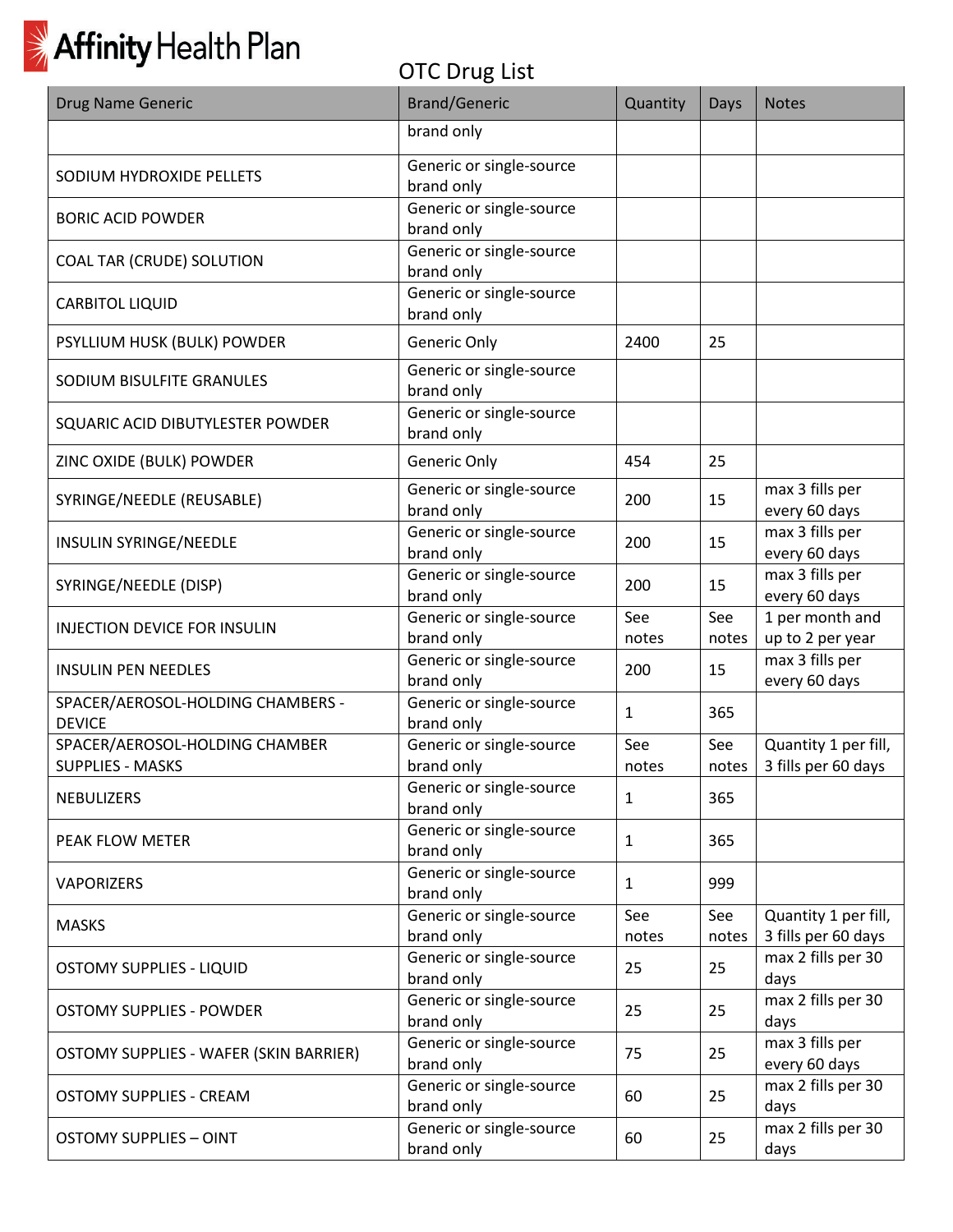| <b>Drug Name Generic</b>                  | <b>Brand/Generic</b>                   | Quantity       | Days | <b>Notes</b>                     |
|-------------------------------------------|----------------------------------------|----------------|------|----------------------------------|
| <b>OSTOMY SUPPLIES - PASTE</b>            | Generic or single-source<br>brand only | 25             | 25   | max 2 fills per 30<br>days       |
| <b>OSTOMY SUPPLIES - STRIP</b>            | Generic or single-source<br>brand only | 60             | 25   | max 2 fills per 30<br>days       |
| <b>OSTOMY SUPPLIES - MISC</b>             | Generic or single-source<br>brand only | 150            | 25   | max 2 fills per 30<br>days       |
| <b>OSTOMY SUPPLIES - POUCH</b>            | Generic or single-source<br>brand only | 200            | 25   | max 2 fills per 30<br>days       |
| <b>OSTOMY SUPPLIES - KIT</b>              | Generic or single-source<br>brand only | 200            | 25   | max 2 fills per 30<br>days       |
| INCONTINENCE SUPPLIES DISPOSABLE - MISC   | Generic or single-source<br>brand only | 30             | 25   |                                  |
| INSULIN INFUSION PUMP - DEVICE            | Generic or single-source<br>brand only | $\mathbf{1}$   | 999  |                                  |
| INSULIN INFUSION PUMP - ACCESSORIES       | Generic or single-source<br>brand only |                |      |                                  |
| <b>INSULIN INFUSION PUMP SUPPLIES</b>     | Generic or single-source<br>brand only |                |      |                                  |
| <b>BLOOD GLUCOSE CALIBRATION - LIQUID</b> | Generic or single-source<br>brand only | $\mathbf{1}$   | 10   | max 2 fills per 30<br>days       |
| URINE GLUCOSE MONITORING SUPPLIES         | Generic or single-source<br>brand only | 200            | 15   | max 3 fills per<br>every 60 days |
| <b>LANCETS</b>                            | Generic or single-source<br>brand only | 200            | 15   | max 3 fills per<br>every 60 days |
| LANCET DEVICES/KITS                       | Generic or single-source<br>brand only | $\overline{2}$ | 15   | max 3 fills per<br>every 60 days |
| <b>HEATING PADS</b>                       | Generic or single-source<br>brand only | $\mathbf{1}$   | 999  |                                  |
| <b>HEAT WRAPS</b>                         | Generic or single-source<br>brand only | $\mathbf{1}$   | 365  |                                  |
| <b>COLD PACKS</b>                         | Generic or single-source<br>brand only | 1              | 365  |                                  |
| HOT/COLD THERAPY AIDS                     | Generic or single-source<br>brand only | $\mathbf{1}$   | 365  |                                  |
| <b>CONDOMS LATEX LUBRICATED</b>           | Generic or single-source<br>brand only | 108            | 10   | max 3 fills per<br>every 60 days |
| <b>CONDOMS LATEX NON-LUBRICATED</b>       | Generic or single-source<br>brand only | 108            | 10   | max 3 fills per<br>every 60 days |
| CONDOMS NON-LATEX NON-LUBRICATED          | Generic or single-source<br>brand only | 108            | 10   | max 3 fills per<br>every 60 days |
| <b>CONDOMS - FEMALE</b>                   | Generic or single-source<br>brand only | 108            | 10   | max 3 fills per<br>every 60 days |
| HEARING AID BATTERIES-MISC                | Generic or single-source<br>brand only | 24             | 15   | max 3 fills per<br>every 60 days |
| <b>EYE PATCHES</b>                        | Generic or single-source<br>brand only | 30             | 15   | max 3 fills per<br>every 60 days |
| <b>THERMOMETERS</b>                       | Generic or single-source<br>brand only | $\mathbf{1}$   | 15   | max 3 fills per<br>every 60 days |